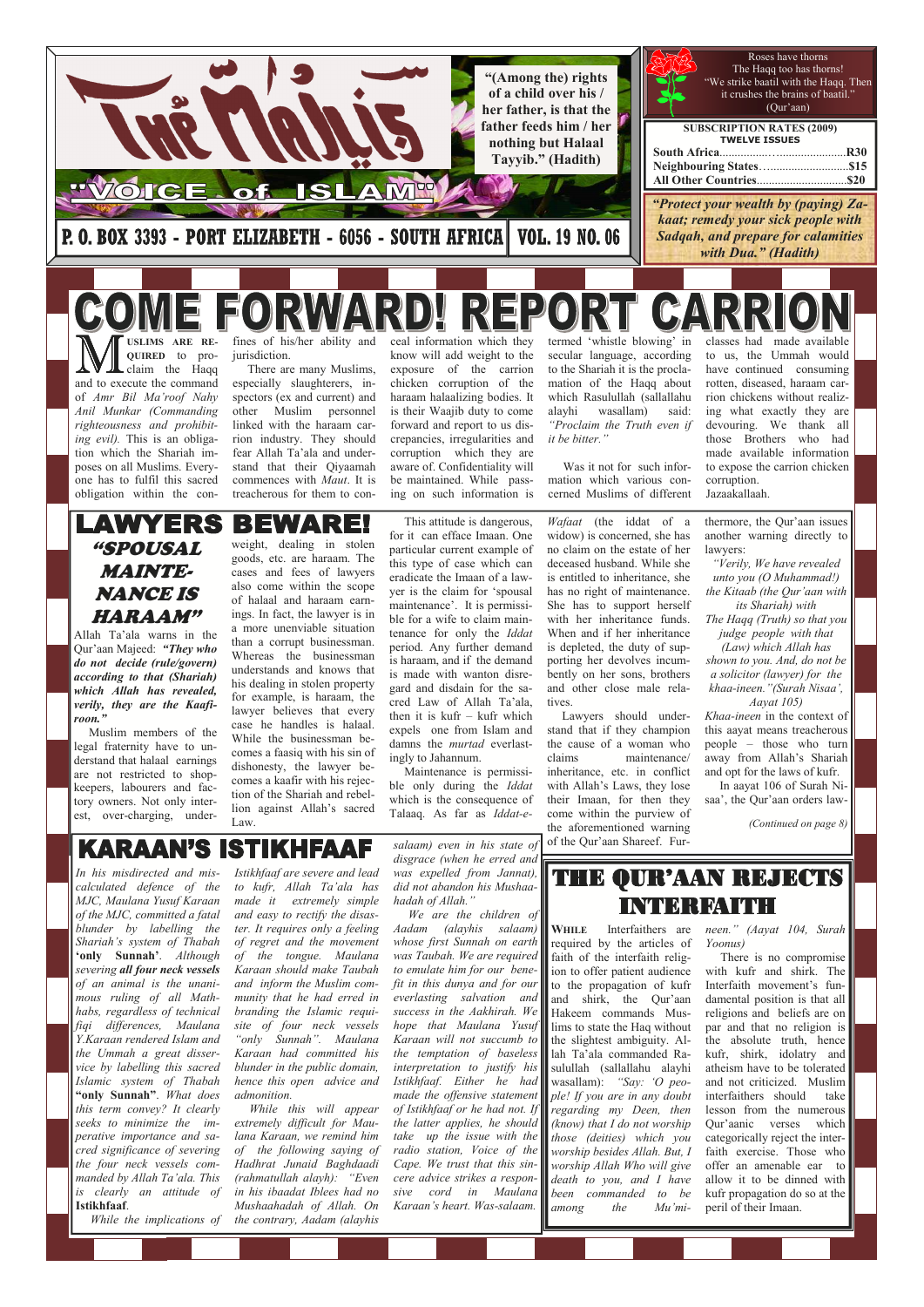**THE MAJLIS Q & A P.O. BOX 3393 PORT ELIZABETH PORT ELIZABETH SOUTH AFRICA 6056** 

# westions and Answers

#### Q. A speaker over Radio Shaitaan said that since Allah Ta'ala is Most Merciful, there is no need to make Qadha Salaat. It will suffice to seek forgiveness for Salaat missed in the past. Is this correct?

A. This contention is kufr. There is no compensation for missed Salaat other than making Qadha. If the speaker did in fact say that seeking forgiveness without making Qadha is sufficient, then he truly is an incorrigible ignoramus, and the radio station having abstained from correcting this baatil, has colluded with the ignoramus in this gross error and kufr. In the unanimous ruling of all Math-habs, Qadha of missed Fardh Salaat is likewise Fardh.

#### Q. A friend has invested in the Oasis bank. What is the Shariah's ruling on such investment?

A. Oasis and all so-called Islamic banks deal in riba. Riba is the basis of their operations. The Muslim who has invested in such banks should withdraw his investment. The income is haraam.

#### Q. Is it permissible to eat shellfish according to the Hanafi and Shaafi' Math-habs?

A. While shellfish is permissible for Shaafis, it is not permissible for Hanafis since it is not a fish.

#### Q. What is the Looh?

A. The Looh or The Tablet is a massive creation of utmost splendour. All affairs of the universe are recorded therein. No one knows what exactly it is. It is impossible to describe its grandeur and its details.

#### Q. Was the Qalam (The Pen) the first object created by Allah Ta'ala, or was it the Noor of Aql?

A. It is correct to say that the Qalam (The Pen) was the first created thing, and it is also correct that Noor-e-Aql was the first. The term 'first' is mentioned in a relative sense. Of all the physical objects created, the first was the Qalam, and of all the kinds of Noor (celestial light), Noor-e-Aql was the first. It is like saying that Hadhrat Aadam (alayhis salaam) was the first of Allah's creation. By this is meant the first human being created by Allah Ta'ala. And, Allah knows best.

#### Q. Please explain what is Tasawwuf or Sufi'ism.

A. Tasawwuf is part of the Shariah. It is not a concept apart from the Shariah as deviates propagate nor is it a mysterious cult of singing and dancing as prevails among the ignoramuses in certain countries. Tasawwuf deals with the soul of acts. Moral purification is the subject matter of Tasawwuf. The Qur'aan and Sunnah are replete with commands and exhortations regarding moral purification. There is nothing mysterious about Tasawwuf. Inculcation of Taqwa is among the objectives of Tasawwuf. Thus, the teachings pertaining to Taqwa, e.g. to abstain from idle talk, to oppose the evil emotional desires, to sacrifice one's desires to accommodate others, to be humble, to be generous, to swal-

low anger, to tolerate the inconveniences of people, to proclaim the truth,

to abstain from doubtful food, to observe all the Mustahab and Aadaab acts, to adopt seclusion, to curtail association with people, to reduce speech, to eat less, to sleep less, to adopt simplicity in all fields of life, to contemplate on Maut, Qabr, Aaakhirah etc., to do soul searching, - in short, to subdue the evil attributes of the nafs and to adorn it with the attributes of excellence, are all teachings of Tasawwuf. If you follow the teachings of The Majlis and our publications you will be practising Tasawwuf.

#### Q. Is it permissible to pay a person an annual fee to use his name for obtaining a permit?

A. Such a fee is bribery which is in the category of riba. It is haraam to charge such a fee and haraam to pay the fee.

#### Q. How was Witr performed during the time of Rasulullah (sallallahu alayhi wasallam)?

A. Witr during the time of Rasulullah (sallallahu alayhi wasallam) was performed in the Hanafi and the Shaafi ways.

#### Q. Is it permissible to sit in seclusion in a cave as the Sufis did? What about Jamaa't and Jumuah Salaat?

A. It is permissible to sit in seclusion in caves as many Auliya had done. Jamaa't Salaat is Waajib on those who live in a community. It is not Waajib on a traveler nor on one living alone in a wilderness or a cave which is outside the city precincts. Jumuah Salaat is compulsory on a resident of the city, not on those living in villages and in the wilderness.

Q. I have seen in a book photos of members of the Naqshabandi Sufi Order. Female mureeds are shown without niqaab. The book also quotes a hadith to show that pictures, photographs, paintings, engravings and video DVD are permissible. The wives of shaykhs also feature in the book without niqaab. I am confused. Please comment on this issue.

A. While the Naqshabandi as well as all the other Silsilah (Chains) of Tasawwuf are authentic, in our era most of them have become branches of satanism. So although those whose haraam photos you have seen in the book call themselves Naqshabandis, they are in fact Satanists.

## AND THE ABDAAL

 Perfume containing alcohol is not permissible.

Q. Is Zakaat paid on the Nisaab amount as well or is it excluded? Example: One has R5,000. If the Nisaab is R2,000, should Zakaat be paid on R3,000 or on R5000?

A. Zakaat is paid on the whole amount which includes the Nisaab. In your example it is paid on the whole R5,000.

Q. Is Zakaat due on the wealth of minors? A minor inherits a million rand. A Maulana says that Zakaat is not due on this wealth.

A. According to the Hanafi Math-hab, Zakaat is not Waajib on a minor regardless of his wealth. According to the Shaafi Math-hab, Zakaat is payable on the wealth of even a minor. Q. Is voting for a non-Muslim po-

## litical party permissible?

A. Participation in non-Muslim politics is not permissible. Voting for non-Muslim and even secular Muslim parties is not normally permissible. However, in certain circumstances it becomes permissible. For example, if a particular party is anti-Muslim and its policy is to harm Muslims if it comes to power, then it will be permissible to vote for the other party which is not a danger to the Muslim community such as the situation in India where the Hindu verkrampte party (BJP) has stated its intention of forcibly converting Muslims to Hinduism and converting all the Musaajid into Hindu temples of idol worship.

Q. A Moulana says that if a Hanafi woman marries a Shaafi' man, it is not permissible for her to become a Shaafi', but if a Hanafi man marries a Shaafi' woman, it is waajib

#### for her to become a Hanafi. Is the Moulana correct?

A. The Maulana has erred in his opinion. It is not permissible to change one's Math-hab for the sake of one's spouse, whether man or woman.

Q. Recently some Muslim shops allowed their premises and buildings to be painted with funny colours for the purpose of recording a television advert. A moulana who happens to be the Imaam of the Musjid, and who is also one of the businessmen, allowed both his shop and his house to be utilized for the TV advert. During the recording process, the street outside the Imaam's house resembled a circus. There were a lot of women, music and dancing. The moulana claimed that he and the other businessmen were justified as the advert was only for a soft drink. He also said that the money obtained from the foreign TV company for the advert is halaal. He claims that several muftis condoned this episode. Please comment on this state of affairs.

A. There is no doubt in the fact that television is haraam. The TV advert''s evil and immorality were compounded by other acts of haraam and zina which this faasiq, faajir shaitaani so-called 'moulana' was promoting for the sake of slaking his lust for haraam money. What the so-called 'maulana' did was haraam. The 'muftis' who have justified the haraam television stunt are among the 'worst of creation under the canopy of the sky'. This is what Rasulullah (sallallahu alayhi wasallam) predicted about the learned men of times in proximity to Qiyaamah. They have treacherously betrayed the Deen and Allah Ta'ala with their haraam and stupid 'fatwa'. They are members of the ulama-e-soo' (evil molvi) fraternity. Even you as a layman are able to understand their gross sin and error. It is a major sin to retain the faasiqfaajir as Imaam of the Musjid. He has to be dismissed forthwith. Q. A Muslim company owns a property which it wishes to let. The tenant wants to open a club house for entertainment. There will be liquor, music, singing, dancing, mixed gatherings, etc. Is it permissible to let the premises for these activities, and will the income be lawful?

A. Allah Ta'ala says in the Qur'aan

Q. In the Hadith it is mentioned about the virtues of Syria and the Abdaal. Please explain this Hadith. A. The relevant Hadith pertaining to the virtues of the Land of Shaam (Syria), which also mention the Abdaal, is: "Shuraih said: 'The people of Shaam were mentioned to Ali Bin Abi Taalib (radhiyallahu anhu) while he was in Iraq. They said to him: 'Curse them, O Ameerul Mu'mineen.' He (Hadhrat Ali) said: 'No! Verily, I heard Rasulullah (sallallahu alayhi wasallam) saying: 'The Abdaal are in Shaam. They are forty men. Whenever one of them dies, Allah Ta'ala replaces him with another man. Through them Allah causes rainfall, and with them He grants victory over the enemies, and with them He diverts punishment from the people of Shaam."

The Abdaal are a group of 40 Auliya whose identities are unknown. There number remains constant, and this order will continue for all time as long as Allah Ta'ala wishes their perpetuation. They wander around the world executing a variety of duties and tasks imposed on them by Allah Ta'ala. Some are in charge of rains, some oversee the development and course of wars, some are appointed over the courts of the world, influencing judgments, etc., etc. While Syria is their headquarters, the whole group is not permanently stationed there.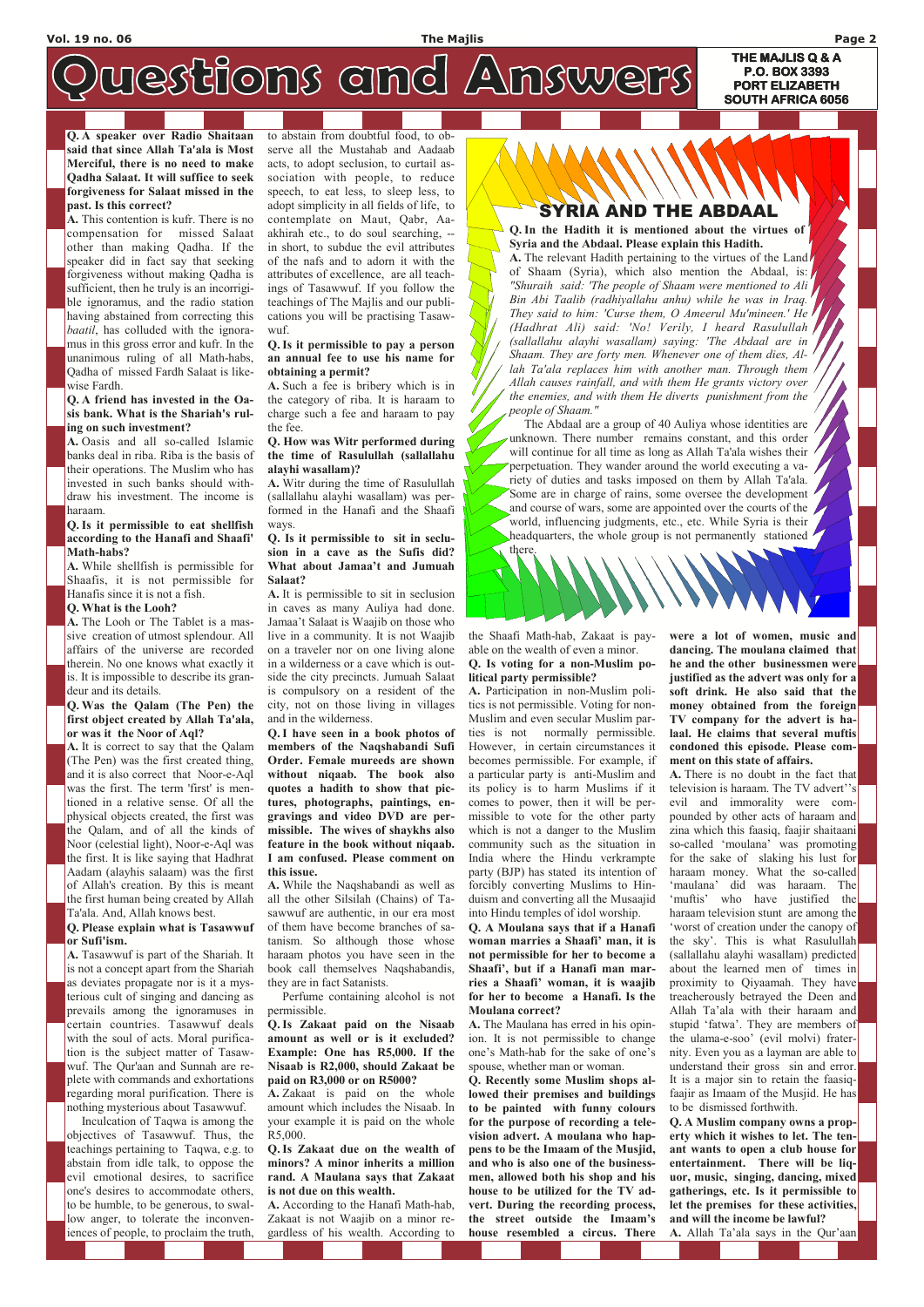**P.O. BOX 3393 PORT ELIZABETH SOUTH AFRICA 6056** 

# westions and Answers

Majeed: "And do not aid in sin and transgression."

 I-aanat alal ma'siyat, i.e. to aid sin and transgression, is haraam. There is no doubt and no difference of opinion on this question. It is not permissible to rent out one's premises for a club house which will be for entertainment, and where music, singing, dancing, etc. will be taking place. This prohibition should not be difficult to understand and accept. It is neither permissible to hire out premises for such shaitaaniyat nor will the income be lawful. Rasulullah (sallallahu alayhi wasallam) was sent to destroy all types of haraam entertainment, hence he said: "I was sent to destroy musical instruments."

#### Q. Is it not possible to reach consensus on the chicken issue?

A. It is not possible to reach consensus because the so-called ulama who have a vested interest in the halaal certificate trade stand to lose millions of rands annually if they have to proclaim the Haqq. Last year SANHA collected R7 million in royalties and fees –all haraam monies, and the MJC more than double this amount. On the other hand, we are not a commercial organization. We are only proclaiming the Haqq on the basis of the abundance of evidence at our disposal. The Qur'aan instructs: "And follow those who do not ask you for remuneration (wages, fees, royalties)." The money stakes are too high for SANHA and MJC, hence they are presenting technicalities and pure lies to sustain the carrion industry. If you are really interested in the evidence which exposes and damns the MJC and SANHA, then provide your postal address. We shall, Insha'Allah, forward all the documentary evidence to prove that the MJC and SANHA are feeding the Ummah haraam carrion chickens. And, this applies to beef and mutton certified by these two bodies as well.

#### Q. A brother says that Qur'aan should be recited at home, not in the Musjid. Is this correct?

A. The Qur'aan Majeed may be recited anywhere – wherever one feels to recite it –at home or in the Musjid. However, when reciting in the Musjid, it should be recited silently. It is haraam to recite it loudly in the Musjid if there are musallis engaged in Salaat. Also, according to the Hadith, Qur'aan should be recited in the home as well so that the housefolk hear and follow, and the shayaateen flee. Q. I am an architect. Is it permissible for me to design a sports stadium and prepare the plans? A. A sports stadium is utilized only for haraam activities. The Qur'aan Majeed forbids aiding in sin and transgression. It is not permissible to design stadiums or to be associated in anything pertaining to it. There is no goodness in a sports stadium. It is nothing but fisq and fujoor. Q. I have set aside my Zakaat money. When someone needy comes, I give Zakaat from this amount. After a year there still re-

#### mains an amount from this Zakaat. Do I have to pay Zakaat on it?

A. You have to pay Zakaat on it as long as it is in your possession. Even if the intention is to use the money for Zakaat, it remains in your ownership, hence you have to pay Zakaat on it.

#### Q. If one recites Bismillaah and Surah Faatihah in the third or fourth raka't of Fardh Salaat, is Sajdah Sahw Waajib?

A. Sajdah Sahw is not incumbent if one recites Bismillaah and even a Surah after Surah Faatihah in the third and fourth raka't of Fardh.

#### Q. What intention should be made when making the two Salaams during Salaat?

A. The Salaam on the right is intended for the musallis as well as the Angels on the right. The same applies to the left.

#### Q. Is it permissible for a lady in iddat to sit in her yard or garden?

A. A lady in iddat is permitted to go into her yard as long as she is concealed from the gazes of people. If it is urgent or an emergency, she may leave the home precincts to attend to whatever has to be attended. However, as soon as the work is done, she has to return to the iddat-home.

#### Q. Was Iblees once an angel?

A. The Qur'aan states with the greatest clarity that iblees is a jinn. While Allah Ta'ala had permitted him to dwell among the Malaaikah in the heavens, he is a jinn made from fire.

Q. With regard to chickens, meat and other edibles, some people say that The Majlis is foisting issues of 'high taqwa' on the masses, and to do so is improper. Please comment. A. The issues of contention, e.g. car-

> A. Our advice is that you should not discuss with intransigent persons who suffer from the malady of braindensity. Despite him having read all the evidence, he proved that he read same with SANHA/MJC blinkers on his eyes, hence he only remembers the criticism, not the facts. With a person of this type of bias, you are flogging a dead horse. Imaam Ghazaali (rahmatullah alayh) said that one should not speak to two types of persons: A Ghabi and a Mu-aanid. Ghabi is a person who is naturally dense in the brains. He is plain stupid. The more you try to convince him, the more obstinate he will become like a mule or a donkey. Mu-aanid is a biased person who will react spitefully and who is blind to the truth. The Qur'aanic instruction for us when we meet such mules is: "When they (the Mu'mineen) hear laghw (futility, stupidity, Sanha-MJC drivel), they turn

rion chickens, are not cases of 'high' or low taqwa. The issues which we propagate for mass acceptance and practice are like haraam pork which applies to every Muslim, sinner or no sinner, faasiq and faajir, drunkard and fornicator, etc., etc. Every Muslim is under Shar'i obligation to abstain from carrion, riba, zina, qimaar (gambling), etc. which were never halaal in any revealed religion. The talk of 'taqwa' in the context of Sanha's carrion chickens is utterly baseless and a satanic deception, and not worthy of a man of Ilm. When we say Sanha's and MJC's carrion chickens are haraam, Albaraka Bank's, Absa's and Oasis Bank's so-called 'shariah-compliant' products are haraam riba, Radio Shaitaan's programmes are promoting zina, fisq and fujoor, we are not speaking 'high taqwa' nor even approaching the confines of 'low taqwa'. Whoever makes such contentions, speaks haraam rubbish.

Q. With your harsh style, people are not getting convinced.

A. Our objective is not to convince people nor to gain a following. Our mission on earth is to guard Allah's Deen and to gain His Pleasure by fulfilling the obligation of Amr Bil Ma'roof Nahy Anil Munkar.

Q. Are Sunrise Farm Chickens in Umkomaas koshered by ICSA ha-

#### laal?

A. Sunrise Farm Chickens 'koshered' by ICSA are haraam carrion just as SANHA's and MJC's haraam carrion. Q. Is it permissible for a Muslim to become a vegetarian?

A. If the person has a valid reason for being a vegetarian, it will be permissible. He does not sin in being a vegetarian for a valid reason, e.g. meat is harmful for him, or due to sickness the doctor advised him to abstain from meat. But if he believes it is wrong to eat meat, then he loses his Imaan.

#### Q. Is Zakaat payable on the gold teeth in one's mouth? How should the Zakaat be calculated?

A. Zakaat is payable on all gold items even on gold teeth in the mouth. Calculate Zakaat by obtaining the current gold price. If for example, the price is R100 a gram and the teeth are 10 grams, then pay Zakaat on R1000.

Q. A man has distributed the jewellery of his deceased wife to his grandchildren. Does he have such a right? She has sons and daughters. A. The husband has no right of distributing his deceased wife's jewellery or any of her assets as he wishes. Her

grand children are not heirs in view of the fact that she is survived by sons. Her assets have to be compulsorily distributed to her heirs in the proportions ordained by the Shariah.

#### Q. I have broken my Qasam (Oath). I am unable to keep the Kaffaarah of 60 consecutive days of fasting. Can I compensate with money?

A. The 60 day fasting penalty does not apply to a violated Qasam. When

a Qasam is violated, the Kaffaarah is to feed ten Masaakeen (poor Muslims) or to give them the equivalent in the form of cash. The amount to be given to a Miskeen (poor Muslim) is the same as the Sadqah Fitr which today is about R15. If you are going to pay the Kaffaarah yourself, then don't give the R150 (10 X R15) to one or two poor persons if it is paid on the same day. You have to give it to ten different Masaakeen if the whole amount is paid at once.

Q. Can Zakaat be paid with stock, e.g. jackets, shoes, linen, etc.?

A. Zakaat can be paid with any type of assets even jackets, groceries, clothing, etc. As long as the goods given are not useless, it may be given as Zakaat payment.

#### Q. I own a substantial amount of diamonds. Is Zakaat payable on diamonds?

A. There is no Zakaat payable on diamonds or any other precious stones. Only if the stones are procured for reselling, then the rule of stock-intrade will be applicable and Zakaat will be payable. But if the stones are for one's use, Zakaat is not payable.

#### Q. A Maulana says that it is Makrooh to perform Salaat with short-sleeves. Is he right?

A. Yes, he is right. It is not permissible to wear short sleeves during Salaat.

Q. A paternity test confirmed that the child was not her husband's. In fact, the woman admits that it is not her husband's child. How does the Shariah view this imbroglio?

A. For determining legitimacy, a paternity test has no validity in the Shariah nor does the confession of the wife negate the child's legitimacy. Since the child was born in wedlock, he/she will be legitimate.

Q. I was trying to convince a person that the chickens are haraam. I showed him all the evidence, but he irrationally refused to accept the facts. What should one say to such an obstinate man?

## EGGS OF BRITALITY

#### Q. Now even the eggs of broiler chickens are Haraam?

A. The products of brutality produced by a system which is haraam from beginning to end cannot be halaal. It is Waajib to abstain from consuming eggs that are not free range. All eggs which are not described 'free range' are the products of the brutality of the cruel system. Non-Muslim stores such as Woolworths and Pick 'n Pay have banned all such eggs which are acquired from a broiler chicken industry which brutally kills hundreds of thousands of day old male chicks every week. The chicks are crushed to death, suffocated to death, and starved to death

in pits wherein they are dumped alive to die horrendously a slow death. It has been recently reported that these chicks suffer up to five days in the pits where they are dumped alive by the ten-thousand. Can you, a man of Imaan devour such eggs of brutality? Does your Imaan allow you to eat these eggs of brutality? Must the Yahood and Nasaara teach us the lesson of mercy which Rasulullah (sallallahu alayhi wasallam) has made Waajib on us? Besides the brutality, generally a harmful chemical substance is added to the feed of these broiler hens for the purpose of the egg-yolk to appear yellow. This substance is very harmful for the eyes.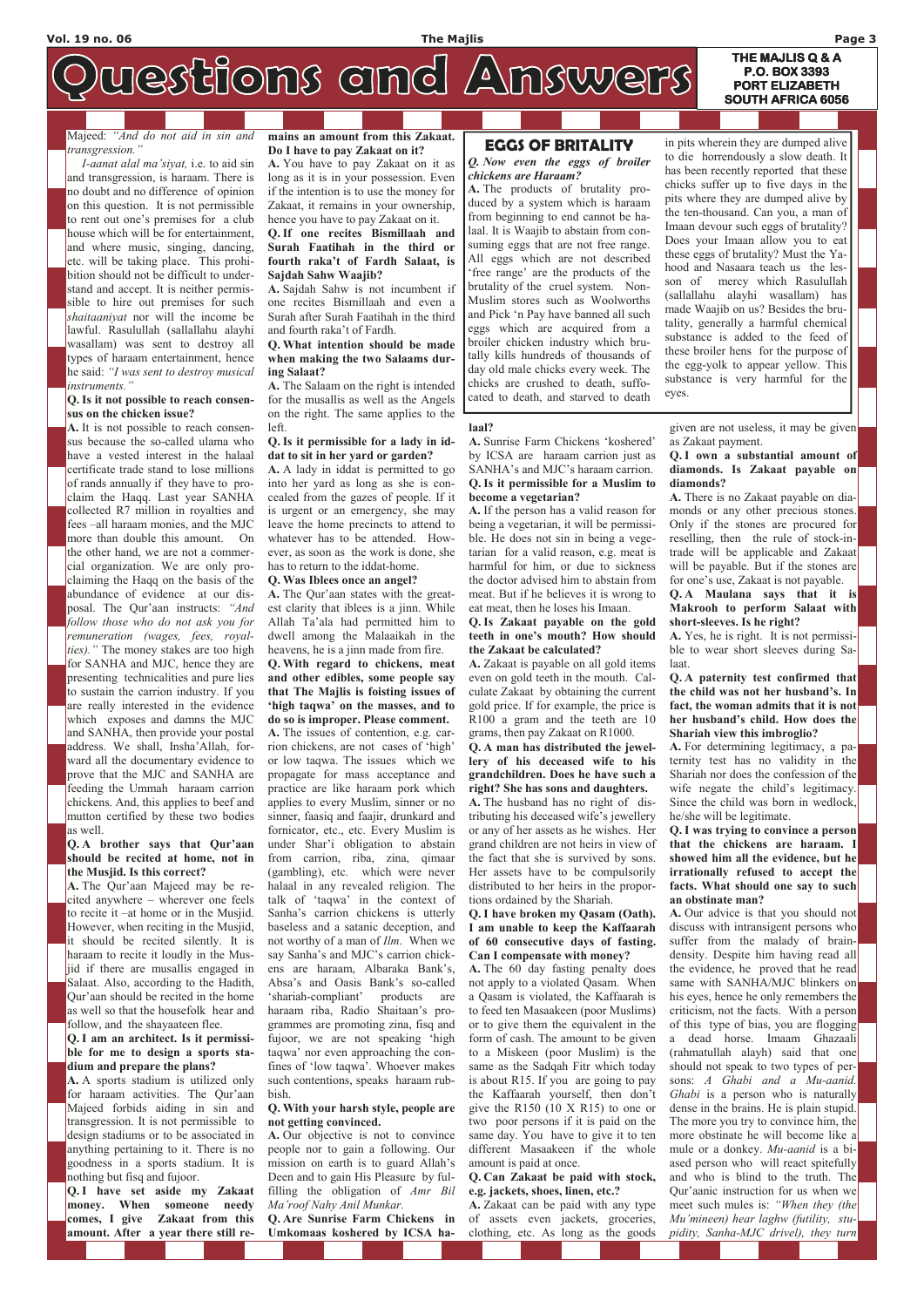### **THE MAJLIS Q & A P.O. BOX 3393 PORT ELIZABETH**

**SOUTH AFRICA 6056** 

# westions and Answers

away from it, and they say: 'For us are our deeds, and for you are your deeds. Salaam on you, we do not follow the jaahileen" (such as the criminals who halaalize carrion).

Q. Is it permissible for a woman to remove facial hairs during haidh?

A. During menstruation it is not permissible to remove any hairs from any where on the body nor to cut the nails. Before haidh begins, you should attend to hair-removing and nailcutting.

#### Q. Even Daarul Ulooms permit their students to indulkge in kuffaar sport. Please comment.

A. Madrasahs which permit haraam kuffaar sport are betraying the Deen. It is for such reasons that the products of these Madrasahs become ulama-esoo'. They acquired their evil tendencies right inside the madrasahs. We are living in an era in close proximity to Qiyaamah, and according to Rasulullah's prediction, it will be a time when ulama-e-soo' such as carrion, riba, pork and liquor halaalizers will abound.

Q. If someone asks: 'Why don't you play sport?, what should be the answer?

A. If someone asks you: Why don't you drink wine? Why don't you eat pork? Why don't you expose your satr in public? – then what will you say? Whatever will be your answer to these questions, should also be your answer to the stupid question: 'Why don't you play sport?'

A. The precondition of 'donating' any amount of one's qur'baani meat is baseless and not permissible. It is not permissible to sell an animal to a person with this condition. Distributing the meat is the right of only the one who makes the Qur'baani. The stipulation of this pre-condition renders the sale of the animal *faasid* (corrupt).

Q. Are all T-shirts with whatever logos haraam? What if there is only a picture of a scenery on the Tshirt?

A. All these kuffaar T-shirts with logos are haraam. Emulation of the kuffaar is a major sin.

#### Q. When on Hajj, does one have to make Qur'baani also?

A. The sacrifice (Dumm) of Hajj is not the annual Qur'baani. Since a person is a musaafir (traveller) when on Hajj, Qur'baani is not Waajib. Nevertheless, it is highly meritorious even then.

Q. Some Jamaat brothers want to discuss the chicken issue and similar other controversial issues during the daily Fikr sessions. Others object. What do you advise?

A. If by the 'daily fikr' you are referring to the Tabligh Jamaa't gathering where they discuss their Tabligh ac-

tivities, then it will be improper to discuss the chicken issue, or any other controversial issue even of a Deeni nature at such sessions. All types of people participate in Tablighi Jamaat activities. By introducing this dimension in these sessions, the culprits involved in the haraam activities will not join the Jamaat. It is the duty of the Imaam of the Musjid and of the Ulama in general to speak on such issues from the mimbar, in their bayaans and publications.

Q. In Malaysia there is a new practice with regard to Qur'baani animals. The organization sells an animal with the condition that they will donate the greater portion of the meat to the poor. Is this practice valid?

#### Q. In Malaysia we have a custom of performing Salaatul Haajat with Jamaa't in the Musjid. Is this the Sunnah?

A. It is Sunnah to perform Salaatul Haajat alone and in privacy in one's home. The practice of conducting it in jamaa't in the Musjid is bid'ah and riya. One should not participate in such practices of riya and bid'ah.

#### Q. The Imaam recites a wird immediately after the Fardh of Maghrib, and all the musallis are expected to participate. Is this in order?

A. The recitation of the wird after Maghrib is baseless. There is no need to participate in it. Rasulullah (sallallahu alayhi wasallam) severely reprimanded the Imaam who makes it difficult on the people with very lengthy Qiraa't. The two Sunnat raka'ts should be performed immediately after the Fardh. Besides the short dua after Fardh, there should be no other Thikr, Dua, etc. This wird is bid'ah.

#### Q. There appears to be a big error somewhere regarding the chicken conflict. How could Ulama claim that chickens are halaal if Tasmiyah is not recited on every one?

A. There is really no error. The corruption is the product of the lust for money. The equation which legalizes omission of Tasmiyah and accepts haphazard neck-cutting is occasioned by the desire to fill the coffers with millions of rands every year. SANHA netted R7 million last year and the MJC R15 million. As long as this monetary lust dominates, haraam carrion chickens will be marketed as 'halaal'

#### Q. A Haafiz is unable to stand to perform Salaat. He sits on a chair. Can he be the Imaam for Taraaweeh Salaat?

A. While the disabled Hafez Saheb may sit and perform Taraaweeh, making Ruku' and Sajdah with signs, he may not lead others in Salaat. That is,

he cannot become the Imaam.

Q. The majority of the musallis are Shaafis in our Musjid, but the Imaam is a Hanafi. What is the position if the Hanafi Imaam makes Sajdah Tilaawat at an aayat which is not a Sajdah Tilaawat aayat for Shaafis?

A. If the majority of the congregation is Shaafi, a Shaafi' should lead the Salaat. If the Hanafi leads the Salaat, he will have to make the Sajdah. When he makes the Sajdah, the Shaafi' muqtadis must remain standing until the Imaam completes his Sajdah. Where it is not a Sajdah aayat for Shaafis, they must incumbently remain standing while the Hanafi

Q. During my youth I had missed many fasts almost every year. I do not remember the number. How should I make qadha of such fasts? A. You have to reflect – think deeply

#### Imaam makes the Sajdah.

Q. When the Imaam in Taraaweeh is a Shaafi', how should the Hanafis behind him perform Witr?

A. If the Imaam is a Shaafi', the Hanafis should make their own Witr Jamaa't elsewhere.

#### Q. A fasting woman's haidh started 2 minutes before Iftaar. What is the state of her fasting?

A. If haidh started even two minutes before Iftaar time (that is before sunset), the fast is not valid. She has to keep one day qadha.

Q. My children have gold jewellery. Must Zakaat be paid on their jewellery?

A. If the gold belongs to the children, there is no Zakaat payable on it.

Q. My wife left home of her own freewill without my consent. I have given her one Talaaq Baa-in. She is demanding iddat maintenance. What is the Shariah's law?

A. During the iddat, the ex-wife is required to stay in the marital home. If she refuses to stay in the marital home and makes her own arrangements, then she is not entitled to maintenance. Only if she stays in the marital home or elsewhere with the consent of her ex-husband, will maintenance be Waajib for her.

#### Q. After the mayyit has been given ghusl and kafan, in which direction should the body be placed?

A. After ghusl, the mayyit may be placed in any direction which is convenient.

#### Q. Which banks have Shariahcompliant financial products?

A. All so-called 'Islamic' banking services are riba or contaminated with riba. There is no such thing as 'shariah-compliant' financial products. In fact, this term has become an expletive which should be avoided. These banks are riba institutions which dupe the Muslim community with Shar'i terminology.

#### Q. Is it permissible to give one's Zakaat to one's needy brothers and sisters?

A. It is permissible to give Zakaat to one's brothers and sisters if they qualify to accept Zakaat.

#### Q. Is the iddat of an elderly lady the same as the iddat of a young woman?

A. If the elderly woman is a woman of haidh, her iddat is the same as the iddat of a young woman. If she is not

a menstruating woman, i.e. she is beyond the age of haidh, her Talaaq iddat will be three months. But her iddat-e-wafaat (i.e. death of her husband) will remain four months and ten days.

#### Q. Can't the chicken saga be sorted out by the Ulama?

A. In fact, the ulama are complicit in halaalizing carrion. They have vested interests and other nafsaani agendas, hence they have no intention of sorting out the imbroglio. All chickens and meat certified by SANHA and MJC is haraam. The matter cannot be sorted out because the money-greed and lust of these two haraam halaalizing bodies do not permit them to acknowledge the haraam malpractices which they themselves have discovered in their certified meat plants, but which they have tried their utmost to conceal.

#### Q. Is cheese in which calf rennet is used, halaal?

A. Rennet is an enzyme extracted from the stomachs of cattle. Commercial rennet is not the substance called Infahah mentioned in the kutub of Fiqh. If the rennet is acquired from animals not slaughtered according to the Shariah, then it will be haraam. Cheese containing such rennet is haraam. Cheese containing plant rennet is halaal.

Q. We wish to perform Eid Salaat this year in an Eidgah. There is a sportsfield available. Is it permissible to have the Eidgah on this field? There is also a vacant piece of land adjacent to the sportsfield. This vacant land is not used for sports.

A. It is not permissible to use a sportsfield for the purposes of an Eidgah. A variety of haraam activities is perpetrated on a sportsfield. Liquor, zina, music, intermingling of sexes, etc. are associated with sportsfields. It is a venue of Allah's Wrath and Curse. Such a ground does not have superiority over a Musjid for the purposes of the Eid Salaat. If the piece of ground adjacent to the sports field is not used for sports, and if this ground is not within the built-up area of the city, but is at the end of the built-up area, then it is permissible to use it for an Eidgah.

Q. I am confused regarding the kaffaarah of 60 days for intentionally breaking a fast during Ramadhaan. In one issue of The Majlis it is mentioned that if a Ramadhaan qadha fast is intentionally broken, there is no kaffaarah while in another issue the 60 day kaffaarah is mentioned. Please explain the conflict.

A. There is no conflict. You have confused Ramadhaan qadha with fasts which are kept during the month of Ramadhaan. If a person makes niyyat (intention) during the night time (i.e. before Subh Saadiq/Fajr time) to fast the next day of Ramadhaan, and he breaks this fast without valid reason, he is liable for the 60 day Kaffaarah penalty. This penalty applies if the fast is broken during the month of Ramadhaan. However, if one had not fasted for some reason during Ramadhaan, then one has to make Qadha of the missed fast. This Qadha will obviously be made after Ramadhaan. If a person begins the day making qadha of his fast, and then breaks this Qadha fast intentionally without valid reason, the 60 day penalty does not apply to this qadha fast. He still has to make only one qadha fast. The penalty applies only when breaking intentionally a fast during the month of Ramadhaan.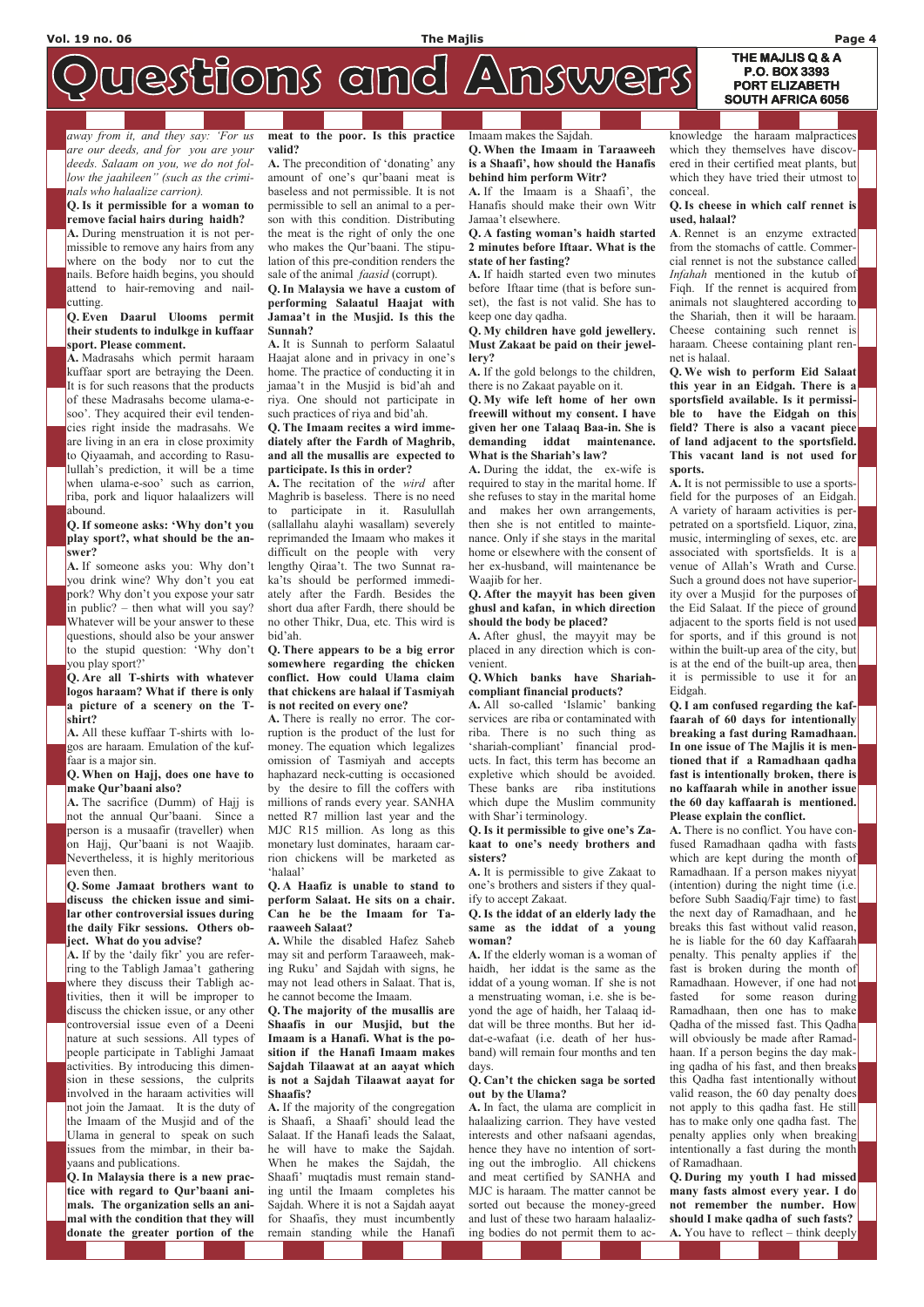## **THE MAJLIS Q & A**

# westions and Answers

and fix a number of fasts which had been broken in the past., then begin making qadha. After reflecting, whatever number your heart tells you, accept it as such and commence making qadha.

#### Q. I have given loans to people. Is Zakaat payable on the loans?

A. Zakaat has to be paid on money loaned to others. However, the Zakaat is not due as long as the loan is outstanding. But when they repay the loan, then you will have to pay for the past years as well. For example, if they pay you after three years, then Zakaat will have to be paid for three years. It is therefore better to pay every year.

#### Q. Is it permissible for women to make designs with mendhi on their hands as has become fashionable nowadays?

A. While it is permissible for women to apply mendhi, the fashionable designs are not permissible. Such designs are the fashions of the kuffaar. Emulation of kuffaar practices is a major sin.

Q. One of the heirs sold the car and furniture of his deceased mother after her death. He usurped the money for himself. When the heirs are paid should this heir too receive his full share despite the usurpation?

A. No, he should not be paid his full share. The value of the car and furniture should be deducted from his share and the balance given to him.

Q. We have collected funds to build a Musjid and a Madrasah. The funds are insufficient and the community has lost interest. Now that the project will not be built, how should the funds be disposed of?

A. If the contemplated project for which the funds were collected is abandoned, the money has to be returned to the donors. However, if the donors approve of the funds being transferred for another Deeni project, then this will be permissible. The donors have to be informed that the project will be abandoned. The proposal of transferring the funds to another Deeni organization should be put to them. It is essential to notify them that the project for which they have donated will not be pursued.

Q. Is it permissible to take pills to delay haidh in order to fast the full month of Ramadhaan?

A. Interfering with the natural process created by Allah Ta'ala is extremely harmful and not permissible. Haidh is impurity. Allah Ta'ala has created a natural mechanism in the woman's body for the discharge of this harmful impurity. The purity has to be expelled, not retained inside the body beyond its natural period. It should be understood, that the consequences of interfering with the natural system and retaining the filth inside the body leads to multiple health complications. The Qur'aan describes such interference with Allah's creation as Taghyeer li khalqillaah (changing the natural creation of Allah) effected by shaitaan'. It is therefore not permissible to take medication for delaying haidh. The Shariah has ruled that women should make qadha of the fasts which they miss during Ramadhaan. They should not attempt to supersede the Shariah. Allah Ta'ala is the Creator. He knows what He creates and does.

#### Q. Is Zakaat payable on a pension fund?

A. Zakaat will be due on the pension fund money only when it comes into the physical possession of the beneficiary, not before.

#### Q. Is Zakaat payable on savings in a medical scheme?

A. In a medical scheme a certain portion of the member's contribution is set aside in a savings account. This saving belongs to the member. It is with his agreement that he is unable to withdraw it from the savings account. He will take possession of the savings only when he resigns and does not join another fund. This is with his voluntary approval. As such, he has to pay Zakaat on the amount in his savings account in the medical fund.

#### Q. Whose duty is it to look after the husband's mother and to cook her food? She has married sons and daughters.

A. Firstly, it is the Waajib duty of the sons to look after their mother. They have to make the necessary arrangements for her food, clothes, living and comfort in general. If their wives sinfully refuse to assist him, then the sons will have to do the cooking for their mother either themselves or hire someone to prepare the food or make some arrangement. If the daughter is living with her mother, then obviously it is her duty to cook her mother's food. If the husband's mother is living with her daughter-in-law, then it will be her duty to cook for her if she (mother-in-law) is infirm, old or sickly. If the mother-in-law is able to do her own cooking, then while it will not be Waajib for the daughter-in-law to cook for her, nevertheless, it will be highly improper for her to refrain from cooking for her. How will it look to discard her husband's mother while they are living in the same house?

 If the husband instructs his wife to cook for his mother, it will be Waajib for her to comply because obedience to the husband in all lawful things is Waajib.

It should also be understood that

Islam places great emphasis on morality (akhlaaq). Even if it is not one's mother-in-law – it may be a sickly or old neighbour – then too it becomes Waajib to look after her. This is the demand of Islamic insaaniyat. Circumstances make Waajib certain issues which ordinarily are not one's incumbent duties. There may be an old sickly person living 10 houses from you. This person may have wealthy sons and daughters who are neglecting her and who have abandoned her. If her relatives are not fulfilling their duty of caring for her, then it becomes Waajib on you even though she is not related to you and living far from you. It becomes Waa-

**P.O. BOX 3393 PORT ELIZABETH SOUTH AFRICA 6056** 

jib on all those who are able to take care of the destitute person.

 It is not permissible for a woman to refuse to look after her mother-in-law on the basis that she has her own sons and daughters. If her sons and daughters refuse to fulfil their duty, then it is Waajib on the daughter-in-law to do what is expected of her own children. Q. Why is fish halaal without slaughtering?

A. Fish is halaal without slaughtering because this is the law of the Shariah. It is the decree of Allah Ta'ala. The laws were revealed without the reasons.

#### Q. Is it permissible for women to visit the graveyard if there are boundary walls?

A. It is not permissible for women to visit the graveyard even if there are boundary walls.

Q. A person in I'tikaaf went to make wudhu. Instead of wudhu he took a bath. What is the state of his I'tikaaf?

A. The non-Waajib bath which the person took nullified his I'tikaaf of that day. He has to make Qadha of one day after Ramadhaan. When making Qadha, he should also fast on that day.

#### Q. A family member passes away while one is in I'tikaaf. What should he do?

A. The Mu'takif (the one in I'tikaaf) should make dua for his relative who passed away. There is no need for him to break his I'tkaaf merely to participate in the Janaazah Salaat and to accompany the Janaazah. However, if there is a pressing need for his presence, and he attends, then he has to make Qadha of one day.

#### Q. A person bought dollars at R8. Now the price is R7.35 for a dollar. At what price is he allowed to sell his dollars?

A. The parties may mutually fix the price for the dollars. It is not necessary to adopt the current bank rate. Any price could be mutually arranged for the dollars regardless of the price which was paid for the dollars.

#### Q. Is it permissible to cover the Janaazah with a cloth on which aayats of the Qur'aan are inscribed?

A. It is not permissible to drape the janaazah with a cloth on which Qur'aanic aayaat, etc. are inscribed. The gracious Qur'aanic verses are

grossly disrespected by the hands of some people who touch it without wudhu and by them bundling up the cloth afterwards and casting it aside as is the usual case.

Q. Please advise if it is permissible to travel with a non-mahram female /male to work. What is the difference travelling with a nonmahram to work and yet at work I am working with non-mahrams? A. It is haraam to travel with a ghair mahram to work or to be with him/ her. It is not permissible to even work with non-mahram males/females. Contact with them is in violation of Islam's Hijaab rules. Such contact inevitably leads to zina of various

kinds. Even if the ultimate act of zina is not committed, zina of the eyes, of the tongue, of the ears and of mind must incumbently take place when there is free contact with ghair mahrams.

 Every Muslim is bound to incumbently follow the Shariah. We all falter, stumble, fall and commit sins. But commission of sin should not lead to justification of sin. While the former is fisq, the latter is kufr. Iblees justified his sin and in consequence became a kaafir, everlastingly accursed and rejected. On the other hand, Aadam (alayhis salaam) regretted his error, shed tears in profusion and repented sincerely. In consequence of his humility and acknowledgement of his error, he became elevated and closer to Allah Ta'ala than the rank he had held in Jannat prior to his error.

Q. Please also advise on a person who says for example: "Zaid prays 5 times, has a beard, acts piously, yet he has no adab (respect) while I may not dress Islamically, not have a beard, etc., but as long as my heart is clean, it is better. Its whats is inside that is important.

A. The person who elevates himself above Zaid on the mistaken belief of his purity of heart, is under the spell of shaitaan and the nafs. He suffers from satanic pride, hence he holds Zaid in contempt. Furthermore, perhaps unknown to even himself, he has a hidden aversion for the Sunnah practices of Rasulullah (sallallahu alayhi wasallam) hence he gives his own perceived 'purity' of heart a higher status than the acts commanded by Rasulullah (sallallahu alayhi wasallam). Such deception is termed Talbeesul Iblees (the deception of Iblees). Undoubtedly, what is 'inside' is important. But what is inside will show out on the outside. Since this person's inside (heart) is corrupt, having an aversion for Islam's commands, the corruption is manifest on his external body, hence he displays total disdain and repugnance for the ahkaam commanded by Allah Ta'ala, and emulates the kuffaar. There is an exceptionally strong link between the inside and the outside. So, he only fools and deceives himself with his satanic and nafsaani justification of his major sins with his mistaken belief of 'purity of heart'. A Muslim whose heart is pure never views with disdain and insig-

nificance any act or fact which has been ordered by Rasulullah (sallallahu alayhi wasallam) even if he does not give practical expression to the sacred teachings of Islam.

Q. I made a vow that if my dua is accepted, I will give a certain amount of money to the poor. The dua was fulfilled. Is it necessary to give the cash money to the poor or may I buy foodstuff with the same amount of money and distribute it to the poor?

A. It is permissible to give food for the amount to the poor.

Q. A Minnat (vow) was made to make Qur'baani of a cow. Will it be

(Continued on page 12)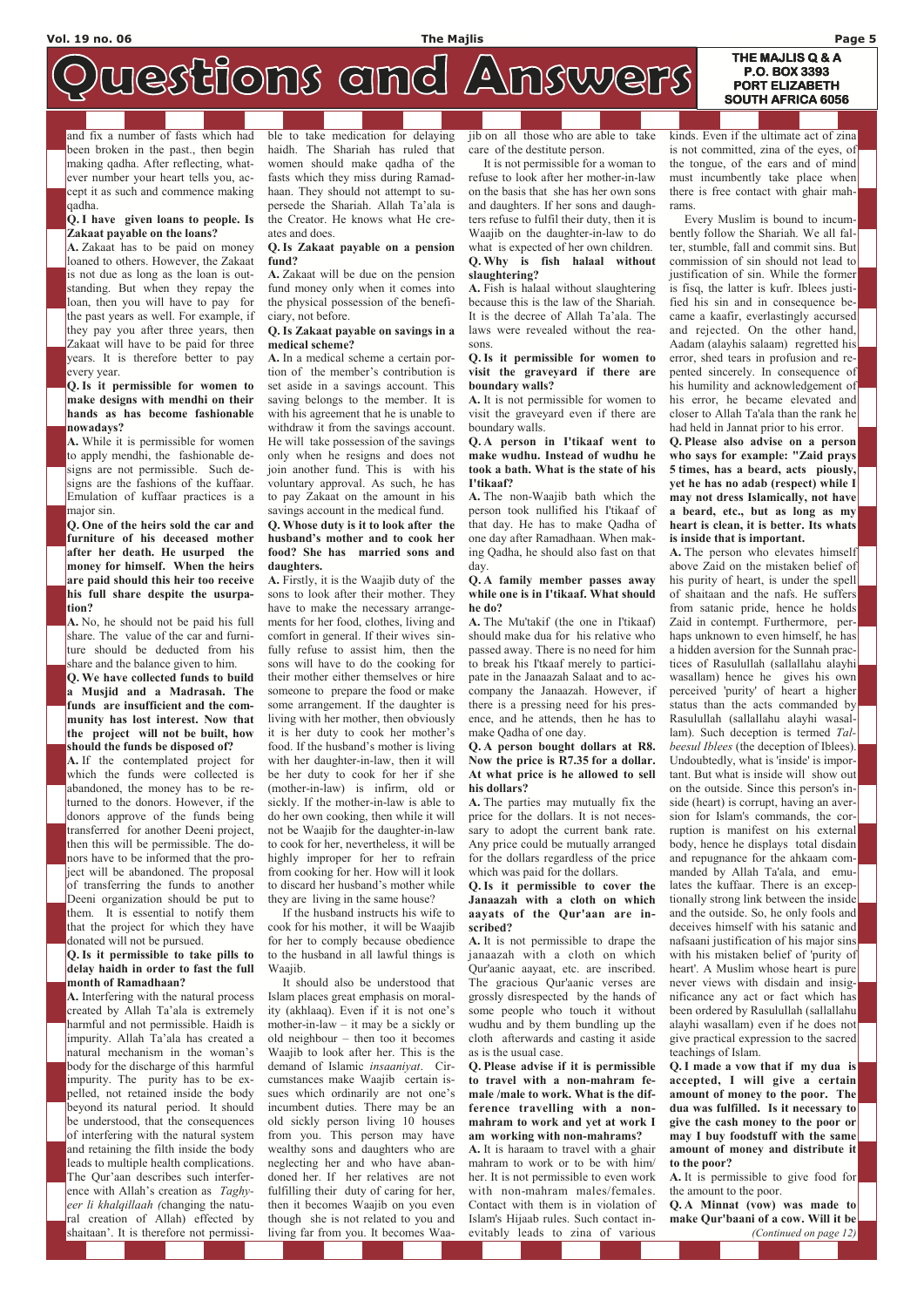#### NON-MUSLIM OYEES  $\vert P \vert$ 1 F I 曰  $\pmb{\Delta}$ 巨 三

a couple of raka'ts, their recitation is cluttered with errors of a variety of kinds. The speed with which they recite betrays the great deficiency in their 'hifz'. The speed furthermore makes a massive mockery of the Ibaadat of Salaat.

 While there are exceptions to this abominable state of affairs, they are rare. The majority of the so-called 'huffaaz' are not true haafizul Qur'aan. When a student would come to visit Hadhrat Masihullah (rahmatullah alayh) and if in response to his query he said that he was

a haafiz, Hadhrat would ask: "A Ramdhaani hafiz or a Haafizul Qur'aan?"

A "Ramdhaani hafiz" is the kind of chap who is the Imaam in a couple of raka'ts of Taraaweeh and acquits himself in the manner described above. The entire year he remains oblivious of the Qur'aan Majeed. During Ramadhaan he suffers during the daytime swotting the couple of Rukus he is supposed to recite in Taraaweeh. He is not a true Haafiz. On the other hand, a Haafizul Qur'aan, is a Haafiz who has the Qur'aan Majeed inside his heart, in

Once the screams of a man who was being punished inside the grave could be heard by those standing at the graveside. While he would not give short weight, he would not wipe the dust and sand which accumulated in the pans of the scale. Customers

his mind, and on his tongue and finger tips. He is a true Guard of the Qur'aanic text.

 A Haafiz of the Qur'aan should make it his incumbent duty to recite the entire Qur'aan in his daily Sunnat and Nafl Salaat throughout the year. The Sunnat and Nafl Salaaat attached to the Fardh Salaat, Tahajjud, Ishraaq, Dhuha, Tahyatul Wudhu, Tahyatul Musjid, Awwaabeen, etc. offer him ample opportunity to revise and solidify his Hifz every day of the year. But, the so-called huffaaz, rush through their daily Salaat reciting the short Surahs. In addition to this, the Haafiz should recite at least 10 Juz daily. From the 24 hours he  $\sqrt{\lambda}$ has to devote only about 3 and  $\frac{1}{2}$ half hours which he could  $\frac{1}{\lambda}$ spread over the entire day and night. If the hafiz does not adopt this or a similar sys- $\sqrt{\lambda}$ tem it is obvious that the  $\frac{1}{\sqrt{2}}$ Qur'aan Majeed will slip from  $\hat{\mathcal{L}}$ his memory. ☆

Another factor of vital im- $\frac{1}{X}$ portance is that indulgence in  $\frac{1}{N}$ sin and futility adversely af- $\frac{1}{N}$ fects Hifz. A haafiz who does  $\mathbf{\hat{x}}$ not inculcate Taqwa will in- $\mathbf{\hat{x}}$ creasingly tend to forget his  $\mathbf{\hat{x}}$ Hifz. The Our'aan does not  $\hat{\mathbf{x}}$ coexist with a heart contami-  $\mathbf{\hat{x}}$ nated with evil. The Qur'aan  $\mathbb{\hat{X}}$ is pure noor which can coexist  $\sqrt{\lambda}$ only in a heart which glitters  $\frac{1}{\mathcal{N}}$ with noor.  $\frac{1}{\sqrt{2}}$ 

#### Е **{0}** нЕ GR

would thus receive slightly less weight. The punishment abated only after a Wali had supplicated on behalf of the inmate of the grave.

\* Hadhrat Abu Maisarah (rahmatullah alayh) narrated that so much punishment was inflicted on an inmate of the grave that his grave ignited with fire. He was being punished for having refrained from going to the aid of a mazloom (an oppressed person), and on one occasion he had inten-

tionally performed Salaat without wudhu.

Question: A Mufti Sahib says that it is permissible for businesses to employ non-Muslim female staff. It is the duty of the employer to instruct his non-Muslim female staff to dress properly, not scantily, and their legs from below the knees may be exposed since the aurah of a non-Muslim female is from her neck to her knees. When interacting with his female staff, the boss should merely cast down his gaze according to the Mufti Sahib. Is this view correct?

ANSWER: No, this view is incorrect. The laws of the Shariah are conditioned and circumscribed by different Fiqhi (juridical) principles of the Shariah. Permissibility in particular are regulated by such principles. An act may be initially permissible, however, due to circumstances and extraneous factors of fitnah and evil, the permissibility becomes haraam.

 Consider the initial permissibility of marriage to the females of the Ahl-e-Kitaab while they retain their religion. When such a marriage despite its validity constitutes a threat to the Imaan and Akhlaaq of the husband and/or the resultant children, the ruling of prohibition (Li ghairihi) will become applicable.

 Hadhrat Umar (radhiyallahu anhu) during his Khilaafat had appointed the very senior Sahaabi, Hadhrat Huzaifah (radhiyallahu anhu) to be the governor of a country. Information reached Hadhrat Umar (radhiyallahu anhu) in

Madinah that Hadhrat Huzaifah (radhiyallahu anhu) had married a woman from the Ahl-e-Kitaab. The Khalifah immediately dispatched an order to Hadhrat Huzaifah to divorce the woman. In response, Hadhrat Huzaifah (radhiyallahu anhu) wrote for clarification. He wanted to know his error/sin. He did not comprehend the Khalifah's wisdom because the Qur'aan permits marriage to the females of the Ahl-e-Kitaab.

 When the Khalifah received Hadhrat Huzaifah's letter, he (Hadhrat Umar) wrote back: "I am not making haraam what Allah has made halaal. But, before you set down this letter of mine, divorce her." When this command reached Hadhrat Huzaifah (radhiyallahu anhu), he immediately submitted, complied and divorced the woman. This was the degree of obedience of the Sahaabah to Authority.

 Whatever the rationale of the Khalifah was for his command, is not the subject of this discussion. What is noteworthy is that based on Shar'i principles, he issued a proscription for an initial permissibility. The Qur'aan Majeed, enunciating a principle for circumscription, states: "And do not approach even near to zina." The Qur'aan-e-Hakeem does not say: Do not commit zina. It commands abstention and distance from all permissible acts which lead up to zina. The introduction to haraam is likewise haraam. This too is a Shar'i principle.

 Thus, on the basis of such Qur'aanic and Sunnah principles, the Fuqaha of all Mathhabs from the time of the Sahaabah, have unanimously ruled that despite the face of a Muslim woman not being her aurah, it is nevertheless Waajib (compulsory) that her face be concealed from the public on account of the presence of the factor of fitnah.

 Furthermore, for the validity and applicability of a fatwa, it is incumbent to take into account the prevailing circumstances. Hence, if the current situation leads to moral corruption, vice and the like, an act will be declared haraam in terms of the Shariah notwithstanding its initial permissibility. Only Muftis whose Baatin is adorned with Taqwa and Wara' understand these issues and are qualified to issue fatwas.

 Should it be accepted that initially it is permissible to employ non-Muslim females in shops and factories, etc., and even if their satr is from the neck to the knees, the preponderance of a host of concomitant evils invokes the fatwa of prohibition. The prevailing circumstances which foster immorality and zina of all kinds leave no scope for permissibility to employ even non-Muslim female staff in capacities where they are constrained to intermingle with the employer in particular, and with males in general.

 The advice that the 'boss should merely cast down his gaze' is preposterous. The

Qur'aan Majeed commands: "Do not approach even near to zina." Is it possible for the immoral men and women dressed scantily and provocatively, of our times who are constantly in close and frivolous contact in shops and offices to cast down their gazes? The gaze can be cast down if a man has true Taqwa, and he is not in contact with females, and he suddenly sees a woman. But with the type of immoral and close inter-relationship between the boss and his female staff nowadays, the advice about casting down the gaze is irrational and subject to mirth. In practice the issues of casting down the gaze and non-Muslim women dressing modestly in loose-fitting garments which do not reveal their aurah, and bosses not being in frivolous and immoral contact with the female staff, are nonexistent and the imposition of these requisites is a virtual impossibility in this age and environment.

 There are principles of the Shariah such as Ishtiraak-e-Illat, Dalaalatun Nass, Ishaaratun Nass, Hurmat Lighairihi, etc., which may not be ignored when issuing fatwas. Consider the prohibition of female emergence from the home. Although by way of Ibaaratun Nass the prohibition initially and primarily applies to the Azwaaj Mutahharaat (the Holy Wives) of Rasulullah (sallallahu alayhi wasallam), on the basis of the principles of Dalaalatun Nass and Ishtiraak-e-Illat, the prohibition is

not only extended by the Shariah to all Muslim women, but has greater applicability and emphasis for them in view of the greater threat of fitnah in relation to the Azwaaj-e-Mutahharaat.

Just as the initial permissibility germane to the exposed face of a Muslim woman is proscribed by various principles of the Shariah, so too is the employment of non-Muslim females prohibited. In fact, in this era these women pose a greater threat to the morals and Imaan of males, hence the prohibition has greater force. Privacy of the boss with his female staff, flirting with them, their intermingling with males on the premises, their alluring conversation and stances designed to seduce, their donning of immoral and provocative dress, the impossibility of imposing abayas and purdah on them, and the wide scope for immoral contact with them, are the order of the day in shops, offices and factories where female staff is employed.

 Many Muslim marriages have broken down or terminally soured as direct consequences of the immoral and haraam involvement of the employer with his female staff. In the prevailing scenario of evil, immorality and vice it is never permissible to employ any female staff. While this may be a cry in the wilderness, it will be upheld with vehemence in Allah's Court in the Aakhirah. It is our obligation to only deliver the Haqq as the Qur'aan Majeed says: "And on us is only the delivery of the

#### **\***<br>\* RS HUFFAAZ!  $\mathbf S$ A ELV FAVOI YOU Ε  $\mathsf{D}$  $\left( 0\right)$

☆ THE QUALITY OF Hifz<br>of present-day Huf-<br>faaz is truly lamenta-<br>ble. Throughout the country **HE QUALITY OF**  $Hi/z$  $\frac{1}{\mathcal{N}}$ of present-day Huf- $\frac{1}{\mathcal{N}}$ faaz is truly lamenta- $\frac{1}{\mathbf{k}^{\prime}}$  $\frac{\lambda}{\lambda}$ where the Huffaaz recite in  $\frac{1}{\mathcal{N}}$ Taraaweeh, a sad mockery of ☆  $\frac{1}{\sqrt{2}}$  the Qur'aan and the Ta- $\star$  raaweeh takes place. The reci- $\star$  tation of the Huffaaz in gen- $\star$  eral is putrid and spiritually  $\star$  nauseating. It is an insult to  $\star$  the sacred institution of Hifz  $\star$  to describe these Ramdhaan ☆ 'huffaaz' as Haafizul Qur'aan..  $\frac{1}{\mathcal{N}}$  During the daytime, de- $\overrightarrow{2}$  spite spending considerable  $\frac{1}{2}$  time revising a couple of ru- $\frac{1}{\sqrt{2}}$ kus' which will be recited in  $\frac{1}{\mathbf{k}^{\prime}}$ 

## IMAAN – ALLAH'S GIFT

"In this way did We (Allah) reveal to you (O Muhammad!) a spirit from our command. You did not know what is the Kitaab nor what is Imaan. But, We made it a Noor with which We guide whomever We wish from among Our servants. And, verily, you guide towards the Straight Path. (Aayat 52, Surah As-Shuraa)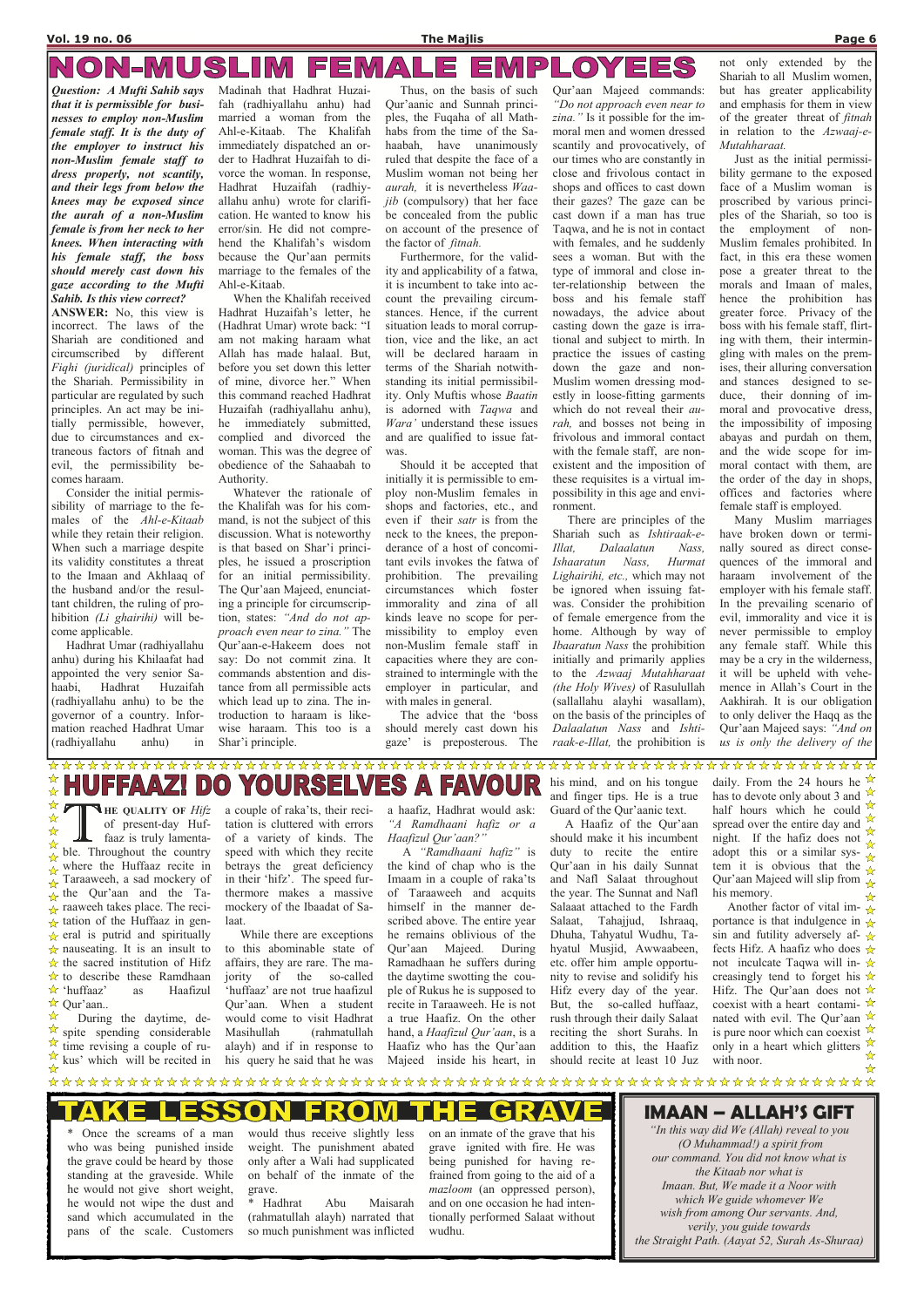## **PREPARATION OF THE JANAAZAH**

## GARBAGE PAPERS DEFILING THE MUSAAJID

MOST MUSJID FOYERS around the country are defiled with a glut of garbage papers and pamphlets with little Deeni content. In fact some papers propagate unadulterated kufr and western immorality. Haraam pictures, commercial advertising, propagation of un-Islamic ideas, etc. are prominent features of almost all the garbage papers cluttering and littering the Musjid foyers. Teachings and practices of Islam are berated by way of fanciful and totally baseless (baatil) interpretations. Instead of proclaiming the pure Shariat of Islarn and the, Sunnah of Rasulullah (sallallahu alayhi wasallam), most of these garbage papers with their Haraam pictures, deviation, bid'ah and kufr corrupt the thinking of unwary and ignorant Muslims and defile the sanctity of the Musaajid. It is the Waajib duty of Musjid trustees and the Imaams to remove all such haraam papers and to prevent the Musjid from being misused For the propagation of kufr and for commercial advertising. The Musaajid are only for ibaadat. They are not erected to cater for the nafsaaniyat of deviates, and miscreants. Guarding the purity and sanctity of the Musjid - The Houses of Allah Ta'ala- is the incumbent obligation of trustees and the Imaams.

QUESTION<br>I went into I went into financial difficulty regarding cash flow. I was not insolvent. My assets were in excess of my debts. I owed creditors R300,000. My main creditor, a Muslim, whom I owed about R150,000 pressed for immediate payment which I simply could not do. I tried to reason with him, explaining that as soon as I can lay hands on some cash, I would pay him. But he was not prepared to wait any longer. He applied for liquidation of my business. The sheriff of the court attached all my assets. The non-Muslim creditors summing up the position, did not put in claims because they understood that all the assets would be sold for a song, necessitating them to contribute towards the costs of the liquidation. Only the Muslim creditor submitted his claim.

 $\mathbf{A}^{\prime}$  According to the Shariah the Qaadhi who attaches the debtor's assets is not allowed to dispose thereof under the proper marke value. The Qaadhi may not sell the assets of the debtor for a 'song' as the trustees did with your assets. The Muslim creditor acted in a callous, selfish and haraam manner by having utilized the kuffaar legal apparatus to 'steal' and usurp your assets. In the end he ended up like the greedy dog which had lost the bone in its mouth to its own shadow when it saw its own shadow in the river water while passing over a bridge. When the dog barked at the 'dog' in the water with the bone in its mouth, the real dog lost its bone to its own shadow in the water.

 The non-Muslim trustees appointed to liquidate the business valued my assets at R400,000 although the true value according to my estimate was in excess of R600,000. All my assets were sold on auction for less than one tenth of the value calculated by the trustees. The proceeds of the sale were about R38,000. Almost the entire amount went for the costs of the trustees. The small amount left was given to the landlord for arrear rent. The consequences of this action of the Muslim creditor were (a) The loss of all my assets. (b) He received not a cent. (c) All the other creditors lost all their money I owed them. To crown this miserable situation, the Muslim creditor now is pressurizing me with the Shariat. He says that according to the Shariat I have

to work and pay him every cent I owe him. What is the ruling of the Shariat for this imbroglio created by the Muslim creditor? What is my position in the light of the Shariat?

## NSWER

THE MOST PRECIOUS<br>treasure that we possess<br>is Imaan. But it should<br>be understood that this most **NHE MOST PRECIOUS** treasure that we possess is Imaan. But it should precious treasure is extremely delicate and can be quickly eradicated by thoughtless acts and attitudes. Among such dangerous acts and attitudes which efface this most precious treasure is Istikhfaaf.

 This callous and greedy creditor has also deprived the non-Muslim creditors of their rightful dues. He was the cause for them too losing their money. Your position relative to the Shariah is as follows:

 Your former Muslim creditor is now your debtor. You are his creditor, and he owes you R450,000. You should send him a statement of the account and demand R450,000 from him. While 'legally' in terms of the law of the land you have no claim against him, be assured that your claim will be on the Urgent role in Allah's Court on the Day of Qiyaamah. You have no obligation to pay this unscrupulous former creditor a cent. He must pay you. As far as all the other creditors are concerned, despite the Muslim creditor having been the primary cause for their

#### VACCINES – A VAXYET A HELLON

**B** ROTHER RASHID ABBAAS, **DE ROTHER RASHID ABBAAS,** visor writes: "I met a group at Checkers who all told me (and also some clients of mine) that their family member was absolutely well when told that he was HIV positive. Then he started getting very sick to the point of death when they started on the anti-retrovirals. This is the plan of Allah at the end of the day even if the actual socalled disease is not actually there. Therefore, swine flu and HIV are the decrees of Allah on humanity for disobedience which is deteriorating greatly, hence the injustice of rulers will only worsen.

losses, you still have to pay them. You must muster up courage, work hard, make much dua and begin paying them even in small regular installments. If you adopt this prescription, you will see wonders in the avenue of barkat. Soon all your debts will be paid while you will be a major creditor having a valid demand

 $\frac{1}{2}$ 

 $\overline{\mathbf{X}}$ 

 $\frac{1}{2}$ 

 $\frac{2}{3}$ 

in Allah's Court in Qiyaamah to claim from the Muslim whose greed and lack of scruples have brought about the loss to you and the other creditors.

 In cases of this kind, the appointed trustees are in the capacity of agents for the creditor who has applied for sequestration of the debtor. His application for sequestration is tantamount to appointing the trustees to be his agents whom he empowers to adopt the coercive force of the unjust secular law to grab and dispose of the debtor's assets for a song.

#### THREE HIDDEN ACTS

Value of your assets R600,000 Less amount owing

"Verily, Allah has hidden three things in three things: (1) He has hidden His pleasure in His obedience. (2) He has hidden His wrath in His disobedience. (3) He has hidden His Auliya among His servants." (Hadith)

to the Muslim creditor R150,000 R450,000

Rasulullah (sallallahu alayhi wasallam) said that Allah Ta'ala had created Muslims for the Aakhirah. This earthly life is a temporary sojourn which should not be allowed to divert our focus from the Aakhirah where our everlasting abode of happiness is.

 In fact, Allah Ta'ala has set into operation the arrangement for our departure from this earthly abode from the very

day we are born into this world. Our Janaazah preparations commence almost immediately after birth. When a person dies, it is observed that his/her Janaazah Salaat is without Athaan and Iqaamah, yet these rites are usually for Salaat. The day the child is born, Athaan and Iqaamah are recited in his/her ears, but there is no Salaat accompanying these rituals.

 Istikhfaaf literally means 'to make light of', 'to view with disdain'. In the meaning of the Shariah it is the attitude which makes light of any tenet, teaching and belief of Islam regardless of the Fiqhi classification. If even a Mustahab act or an act which is of a lesser degree than Mustahab, is dismissed with the attitude of *Istikhfaaf*, it will be kufr – such kufr which effaces Imaan. Hence, the Fuqaha have ruled:

"Miswaak is Sunnah, but to reject it is kufr."

 $\left| \Delta \right|$ 

 $5.4$ 

 Nowadays so much Istikhfaaf is committed with the teachings of the Deen, which leaves no doubt in the effacement of Imaan. Mockery with Hijaab, the beard, Islamic dress, etiquettes of eating, etc., etc. is a clear attitude of Istikhfaaf which eliminates Imaan.

 When viewing the alarming and widespread attitude of Istikhfaaf in today's Ummah, there is no surprise in Rasulullah's pronouncement that "of" every 1000 of his Ummah, one will enter Jannat". This dangerous disease of Istikhfaaf is so endemic nowadays that we find numerous molvis and sheikhs also committing this fatal sin.

 When a Muslim perpetrates Istikhfaaf with any order or institution of the Shariah, he implies preference for the system of the kuffaar. The disdain which he feels for the Islamic institution constrains him to elevate the kuffaar system and to propagate its superiority and necessity. It is on this basis that Hadhrat Maulana Ashraf Ali Thanvi (rahmatullah alayh) and our Akaabir Ulama issued the fatwa of kufr regarding the kuffaar system of slaughtering animals. The attitude of preference for the kuffaar system and the total abandonment of the Islamic system are the effects of Istikhfaaf which in turn are the products of monetary greed. It is the lust for money which has blinded the bodies which halaalize haraam carrion meat. May Allah Ta'ala save us from the disaster of kufr.

# | Q ( \ ) U J | 1 ) /: \ U 3 | 1 **TO PAY MY CREDITOR?**

….The West accelerates it's planned onslaught against humanity in all countries that are not white. I have seen very professionally produced documentaries to this effect. There is

absolutely no intention by the West to uplift the downtrodden, and in fact, it is rather to the contrary – to progressively reduce morale and wealth and severely reduce the global populace. This they are doing by HIV so-called 'medicines' and the new so-called endemic swine flu which is really normal flu in order to sell almost outdated and highly dangerous vaccines."

COMMENT: Furthermore, besides the creation of mass diseases such as polio, etc., with their haraam and dangerous poisonous vaccines, their global conspiracies have decimated millions of people on earth, especially in Africa by instigating inter-tribal massacres all over the continent. Currently, the same plot is unfurling in Pakistan where so-called 'Jihad' groups are created to fight the

true Mujahideen, and also to fight the Pakistani army. The plot is to dismember Pakistan into small 'states'. This will be and ideal scenario for the West to further its plot of global hegemony.

 However, these conspirators do not understand that "Allah Ta'ala is the Best of plotters". He suddenly creates a situation which throws all their nefarious schemes out of gear. So while the dismemberment of Pakistan into little hovel states may appear to bolster the western conspiratorial scheme, it will in reality benefit Muslims – those Muslims who are seeking a true Islamic state. From the mess of dismemberment, there will, Insha'Allah, arise one or two Islamic states which might initiate the Shariah system of Khilaafat, Insha'Allah. Right now, the Pakistani government and army are the greatest threats to Islam.

 $\frac{1}{2}$ 

 $\overline{\mathbf{S}}$ 

 $\frac{1}{2}$ 

 $\overline{\mathbf{S}}$ 

 $\boldsymbol{\mathcal{S}}$ 

 $\tilde{\mathbf{z}}$ 

 $\overline{\mathbf{X}}$ 

 $\frac{1}{2}$ 

 $\tilde{\mathbf{z}}$ 

 $\overline{\mathbf{X}}$ 

**Y**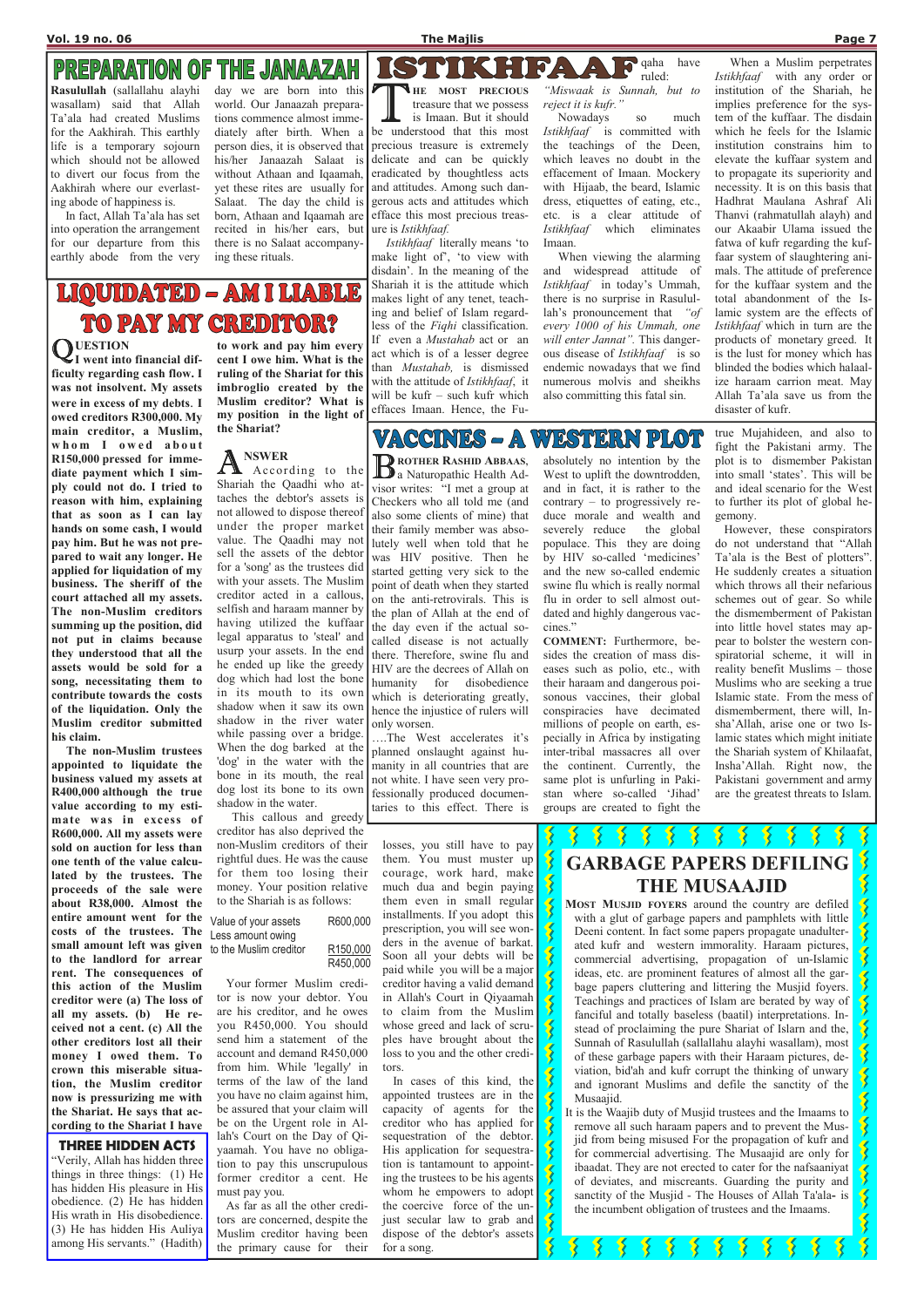### PUNISHMENT FOR IMMORALITY

trious Muhaddith were more than eighty female narrators of Hadith.

 Modernists and misguided miscreants, due to their ignorance and corrupt beliefs, usually misinterpret and distort such information to appease the western kuffaar gender equality mob. These noble females who were among the Asaatizah (plural of Ustaaz) of Imaam Ibn Asaakir (rahmatullah alayh) did not acquire their Knowledge of Hadith at some girls madrasah or at a public institution or beyond the confines of their own homes or sitting at the feet of a ghair mahram male teacher or in any way whatsoever which was in conflict with the Qur'aanic and Sunnah concept and

the teachers of Hadith of this illus-"Woman is Aurah". "Aurah" is an object of total concealment. Once Rasulullah (sallallahu alayhi wasallam) asked Hadhrat Ali (radhiyallahu anhu): "What is best for a woman?" Hadhrat Ali (radhiyallahu anhu) unable to answer, went to his wife, Hadhrat Faatimah (radhiyallahu anha) and posed the same question. With surprising alacrity and spontaneity, this beloved daughter of Nabi-e-Kareem (sallallahu alayhi wasallam) responded: "Neither should she look at men nor men look at her." After Hadhrat Ali (radhiyallahu anhu) conveyed this response to Rasulullah (sallallahu alayhi wasallam), he commented: "Faatimah is a portion of me." She had understood what the Nabi had understood.

**AMENDS FOR ZULM** Home –the sacred Home where she finds moral, spiritual and physical A ZAALIM (oppressor) (Forgiveness) for the safety and peace. The female who regrets his act of mazloom after every Asaatizah of Imaam Ibn Asaakir injustice/oppression and Salaat. It is hoped that (rahmatullah alayh) as well as of repents but is unable to Allah Ta'ala will forsome other illustrious Souls of Ismake amends since the give him and placate the lam were among the noble Auliya mazloom (the oppressed mazloom on his behalf of Allah Ta'ala. They were not one) has died or is unin the Hereafter. women donning pretentious, fake (Hadhrat Maimoon Bin able to be found, should (Continued on page 10) Mahraan) make dua of Maghfirah

#### and it is also a logical consequence of justice for *Qisaas*

**JUST ATHAAB** 

 No one should labour under a misconception to lull himself into delu-

sion regarding the

The possibility of thes haraam halaalizers being shackled upside down in Hell-Fire and the brutalized chickens appointed as their tormentors is a fearful proposition for them to consider and on which to ruminate. Such meditation will, Insha'Allah, cleanse their stercoraceous minds and hearts from the disease of sadism spawned by their monetary lust.

**ARE** event. Mau (Continued from page 1 ERS BE

tortured to death by starvation was appointed inside Jahannum to be her tormentor. The size of the cat in Jahannum was increased manifold. This cat of massive physique tortured her with its claws.

It is confirmed by this Hadith

(equivalent punishment) to be the chastisement of criminals. The story of the woman and the cat should be a salubrious lesson and and halaalize with forked tongues the brutality of the carrion chicken industry.

warning for the SANHA and MJC torturers who glibly justify

**A** WOMAN HIRED by Fir'oun<br>to be the chaperon of the WOMAN HIRED by Fir'oun princess (Fir'oun's daughter) had secretly embraced Islam at the hands of Nabi Musa (alayhis salaam). One day while combing the hair of the princess, the comb slipped from her hand. Saying 'Bismillaah', the chaperon picked up the comb. Surprised, the princess demanded: "What did you say?" Whose name did you mention?"

Deeni Ta'leem females. There is no place in Islam for girls institutions of any kind whatsoever. The only institution which Allah Ta'ala recognizes for the female is the of Auliya is mentioned in the following Qur'aanic aayat: "Allah selects (and draws) to Him whomever He wishes." The chaperon fearlessly spoke: "Do as you please. I shall not abandon my Imaan."

Q. What do you think of the Al-Ansaar Foundation of Overport Durban? They are holding a 'Ramadhaan Fair' for Eid-shopping during the last ten nights of Ramadhaan. This is a night-time shopping extravaganza. It is a time when Muslims should be in ibaadat in their homes, but the ladies will be prowling about in public. What confuses many Muslims is that even some Ulama support this Foundation. Please comment for the benefit of the Ummah. A. You should ask: "What does Allah and His Rasool (sallallahu alayhi wasallam) think of these denizens of Jahannum? Every Muslim – faasiq, faajir and jaahil – and even the prowling ladies who will be out in the dark prostituting themselves during the mubaarak Nights of Qadr are well aware that their shopping during these auspicious nights in a 'Fair' fit to be held in only Jahannum is haraam. This 'Fair' is an accursed event adorned by Iblees

RASULULLAH (sallallahu alayhi wasallam) said: "Verily, Allah has decreed for women (the reward of restraining) envy, and for men the reward of (fortitude) in Jihad. Therefore, the woman who adopts Sabr when her husband marries another woman will obtain the reward of a Shaheed

SHAHAADA

SHACKLED UPSIDE DOWN in Jahannum? It is narrated in the Hadith that a woman who had been cruel to a cat was cast into Jahannum. The cat which she had Imaan with utterances and attitudes of kufr should her husband marry a second wife. Allah Ta'ala is the Creator of both man and woman. He understands the natures of His creation. By design has He

created in woman an incorrigible degree of hasad

**FOR WOME** 

who has whispered into the mal-oon hearts of the mal-oon organizers of the zina fair to name their haraam, maghdoob and mal-oon fair of fisq and fujoor 'Ramadhaan Fair'. Their evil is compounded by their pollution of the Holy Month of Ramadhaan in general, and the greatest Ten Nights in particular. They have absolutely no shame and it is difficult to believe that such mal-oon denizens of Jahannum could be Muslims. As for the 'ulama' who support such accursed zina fairs, they are the greatest villains in the affair. It is on account of such ulama-e-soo' that the Deen and the Haya of Muslim women are today being pillaged and prostituted. We are truly living in close proximity to Qiyaamah. Already the hearts and minds of ma-loon plunderers of Islam have been transfigured into spiritual khanaazeer (swines). The physical disfigurement into swines, dogs and apes as mentioned by Rasulullah (sallallahu

#### **CHAPERON** <u>THE SACRIFICE</u> (0))

alayhi wasallam) is now

yers: "And, to not fight the case of those who abuse themselves (with kufr laws) Verily, Allah does not love the abuser and the sinner."

her nafs by refusing to fulfil the dictates of her jealousy, especially when her husband takes another wife. While the generation of envy is natural, and for which there is no sin, giving vent to the demands of the evil tendency of hasad is not permitted. She is required to apply pressure on her nafs, restrain the dictates of the nafs and compel herself to accept the situation, and conceal the flames of hasad which will consume and ruin her if she submits to the envy. This is the way of martyrdom ordained by Allah Ta'ala for females. In fact, the Shariah has simplified the acquisition of martyedom status for women. Rasulullah (sallallahu alayhi wasallam) said: "A woman attains the rank of martyrdom with her engrossment in her household activities."

Lawyers and clients who seek to regulate their affairs in conflict with the Shariah must remember that the Day of Reckoning is not too distant an

suddenly and

E ASA  $[0]$ E. (G  $\overline{\mathsf{L}}$ **HERENAL ART STATEST ANDERS AND ASSESSMENT (rahmatullah alayh)** is<br>among the famous Aim-<br>mah (Imaams) of Hadith. Among ADHRAT Ibn Asaakir spirit of Hijaab and Rasulullah's (rahmatullah alayh) is designation of woman, viz., **L** among the famous Aim-

swiftly apprehends us. Then all the phantoms we were pursuing for worldly gain and glory will simply disappear into oblivion in front of us.

## THE DURBAN ACCURSED **FAIR OF ZINA**

)

Chaperon: "It is the Name of the Being Who has created your father and who has bestowed kingdom to him."

The surprised and shocked princess hastily reported the incident to Fir'oun. The enraged Fir'oun immediately summoned the chaperon to appear in his presence. He severely reprimanded her and threatened her with dire consequence if she does not renounce her belief. Allah Ta'ala had fortified her heart. He had made her His close Waliah. Such instantaneous production

 The cruel Fir'oun had her impaled and nails knocked into her body. Burning embers were showered on her, and thorns were driven into her. But to no avail. She remained firm on her Imaan. Then, her infant child was grabbed and flung into a blazing fire specially prepared for this torture in the satanic bid to compel the mother to renounce her Deen.. From within the blazing furnace, the infant miraculously proclaimed: "O my Beloved Mother! Hold on firmly to your Imaan. Beware! Never renounce your Imaan."

 When all this brutality had no effect, the chaperon was grabbed and flung into the furnace. Thus she offered the supreme sacrifice for the wonderful treasure of Imaan which Allah Ta'ala had bestowed to her."

 Herein is a lesson for all of us. In our era, Allah Ta'ala does not demand such supreme sacrifices from us. The only sacrifice we have to make to gain Allah's Proximity and Pleasure is to burn and eliminate the evil of our nafs, adhere to the Shariah, inculcate th Sunnah and adorn ourselves with Taqwa.

DURING THE infancy of Hadhrat Ismaaeel (alayhis salaam), the Arab tribe of Jurham had settled in the locality of the Ka'bah. Naailah was an immoral woman of this tribe. She committed fornication right inside the Ka'bah. Allah Ta'ala punished the immoral couple by transforming them into two stones. The name of the man was Asaaf.

 As a lesson and admonishment, the people placed one stone on Mount Safa and the other on Mount Marwah. This was to remind evil persons of the punishment of Allah Ta'ala. After some ages had passed, the ignoramuses began

worshipping these two stones. During the time of Rasulullah (sallallahu alayhi wasallam) these two stones were removed and destroyed.

 Just as the reward for ibaadat is greater in a holy place and during a holy time, so too is the punishment severer in a holy place and a holy time.

(Martyr)."

 The attitude of jealousy is deeply ingrained in the nafs of a woman. The idea of her husband taking a second wife is intolerable to her. In fact if she lacks proper knowledge of the Shariah, she destroys her (jealousy).

 This world is the abode of struggle and self-purification. There will be no opportunity for self-purification and moral reformation in the Hereafter or in Jannat. The only abode of purification in the Aakhirah is Jahannum (Hell-Fire). Allah Ta'ala has bestowed to us the wonderful opportunity of this brief earthly life for selfpurification and reformation. This process requires constant and diligent struggle against the promptings and demands

of the bestial nafs.

 For women, Allah Ta'ala has ordained an easy way for the acquisition of the lofty ranks of shahaadat (martyrdom). She has to exercise Sabr, struggle and restrain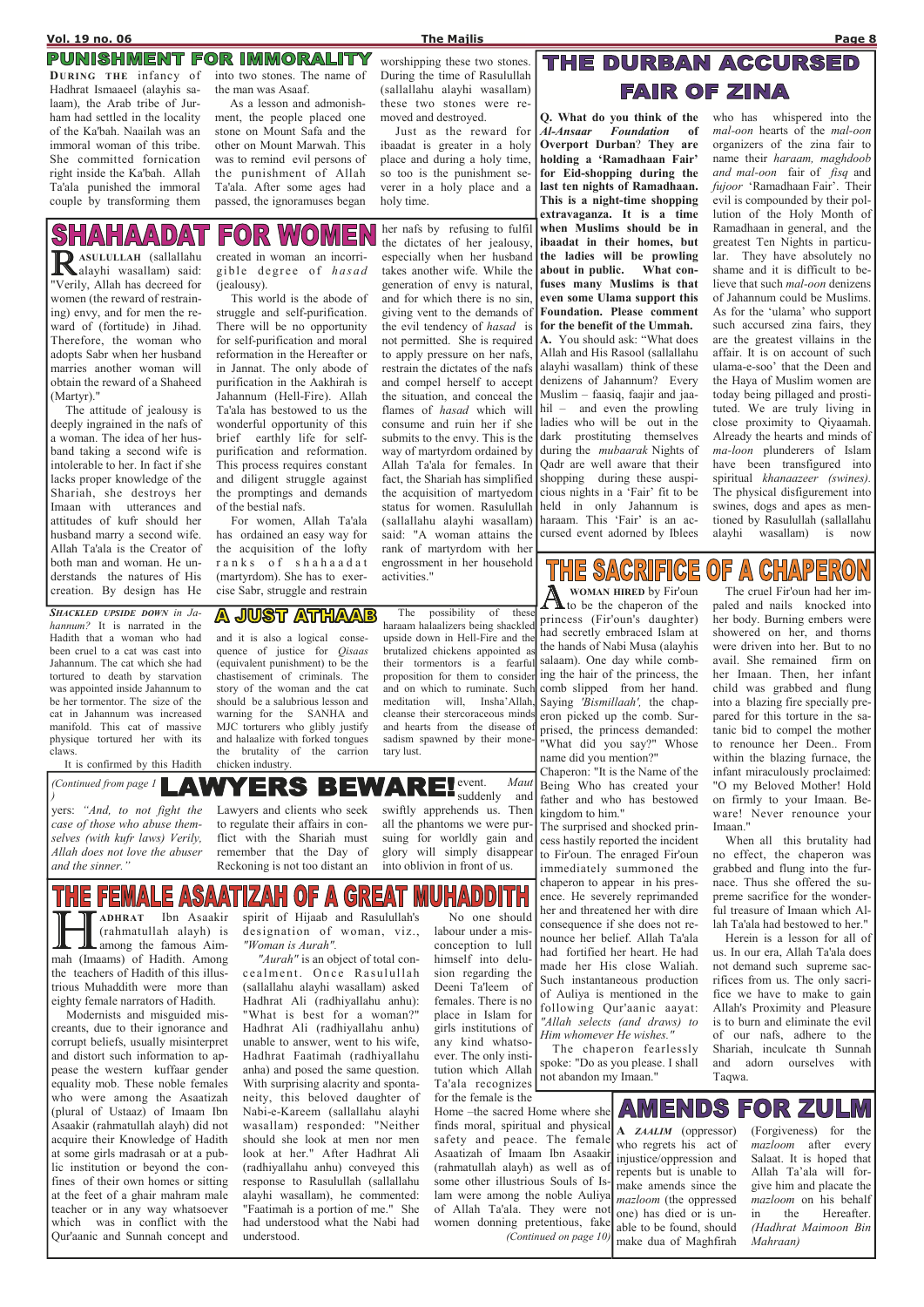

To beguile the masses, forkedtongue muftis create a haze of deception with their verbal spinning. Unwary people are cast into confusion with their forked-tongue talk of 'fatwa and taqwa'. Whenever a Shar'i Fatwa is unpalatable to the nafs, errant muftis lacking in Shar'i argument and facts, summarily brush aside the valid fatwa with their drivel of 'fatwa and taqwa'. Bamboozling the ingornant and the unwary, they contend that the fatwa is not for the masses, and that it concerns the domain of Taqwa.

#### FATWA AND stood that

# **SANHA-MJC COURT ACTION?**

 Since these plastic-topped, artificial 'muftis' lack in even the rudiments of understanding and issuing fatwa, they are capable of gorging out substantial drivel to soothe their nafs and to hoodwink the public. It should be under-

for a mufti to correctly issue a Shar'i Fatwa within the parameters of Fatwa, Taqwa is an imperative requisite. Minus Taqwa the mufti will not be able to issue a ruling which is what is known as 'fatwa'. If the mufti lacks Taqwa, his 'fatwa' will not be a Shar'i Fatwa since it will be contaminated with nafsaaniyat (emotional bestiality).

 Regarding such blind muftis, it is mentioned in Shaami that those who follow them fall into disaster and destruction. Such a 'mufti' is described as 'Haatibul Lail', that is, one who gathers firewood in intense darkness. He knows not whether his hands fall on najaasat (filth / impurity / faeces) or on a serpent. May Allah Ta'ala save this Ummah from the calamity of ulama-esoo'.

## ELEVATIONG THE KUNR SYSTEM OVER THE SHARIAH

 $S/A$ 

I N ONE OF its garbage<br>posters of falsehood<br>which SANHA issued to<br>promote the haraam carrion N ONE OF its garbage posters of falsehood which SANHA issued to chicken industry, this haraam halaalizing outfit states:

Q. Please explain the objective of the legal action against SANHA and MJC. How can a non-Muslim court issue a Shar'i verdict? What other solution can there be for this dispute?

A. The court action is not to obtain a Shar'i ruling of halaal or haraam. The court action is a bid to prevent false advertising, deception and misrepresenta-

tion. The Scholars of The Truth are asking the court to rule that Early Bird, Sanha and MJC are deceiving the Muslim community. They are advertising nonhalaal products as halaal. This action is merely to ask the court to prevent the deception. The court is merely being approached to decree that SANHA and MJC are speaking LIES and misleading the com-

KUFR with claims of this shameless nature, SANHA has clearly elevated the brutal kuffaar system of killing chickens over and above the system of Thabah which Allah Ta'ala has ordained for this Ummah. Elevating a kuffar system over and above an Islamic system or even preferring such a vile system, is akin to kufr. Hadhrat Hakimul Ummat Maulana Ashraf Ali Thanvi (rahmayullah alayh) has unequivocally issued the fatwa that preferring the kuffaar system of slaughter is 'akin to kufr'.

munity with LIES by claiming that the chickens are halaal according to the Hanafi Math-hab.

 The solution is only for the culprits to desist from deceiving the Muslim community. Furthermore, the Shar'i issue is not reliant on the court ruling. Regardless of the court's ruling, according to the Shariah the chickens are haraam carrion, and so it shall remain as long as SANHA and MJC halaalize carrion chickens.

The ruling of *kufr* for any such preference where the kaafir system is elevated applies to any issue, not only Thabah. Istikhfaaf (to regard to be insignificant), *isti* hza' (to make a mockery) with any institution of Islam, and to prefer any act of the kuffaar or to think of it as being superior or better, are attitudes of kufr which eradicate Imaan. In its poster of garbage, SANHA has clearly hailed, sanctified and preferred the kuffaar murderous system of brutality over the Shar'i system of Thabah, and the motive for this attitude is not a riddle nor hidden. Everyone knows that it is the monetary lust of SANHA which has to be gratified, hence kufr has become acceptable to the wayward miscreants of this evil haraam halaalizing contraption which has styled itself as a 'halaal authority'. May Allah Ta'ala destroy these brutal perpetra-

"Birds are restrained and calmed with an electric water

stunbath process which is strictly controlled and does not cause any damage to the bird."

Q. A molvi who is employed by SANHA gave our Imaam a stack of pamphlets for distribution in the Musjid. In the pamphlets the Muslim public is assured that all poultry products are halaal. After reading The Majlis and other pamphlets I am convinced that these chickens are haraam. Without permission I removed the pamphlets. The Imaam was very annoyed. Was I justified in removing the pamphlets from the Musjid?

 Only if these Sanha juhhala molvis are subjected to the same horrendous treatment which the chickens have to endure, will they understand the 'calming' effect of the electrical shocks which these helpless creatures of Allah Ta'ala are made to suffer. Without the slightest vestige of shame, SANHA claims the rubbish that the birds are 'calmed' by the administration of electrical shocks in an electric water stunbath. The day these vile molvis are shackled upside down in Jahannum (Hell-Fire) and their heads are dragged through electrified water will they know what suffering they had caused to billions of chickens. The stupidity and falsehood which SANHA shamelessly utters with such volubility displays the sadism of these haraam halaalizers. Their very Imaan is in doubt. Only Allah Ta'ala knows if they are still Muslims. In its garbage poster

tors of torture and kufr.

 While there is no need to cite expert scientific opinion for understanding the horror the chickens suffer when their heads are submerged in electrified water with them being shackled upside down and dragged through the satanic electrical water torture-bath, we nevertheless present some statements of the experts for the edification of the unwary. K.Davis of the U.S.Poultry Concerns, writes in Poisoned Chickens-Poisoned Eggs:

"The electrified brine-water

bath is the method used in the large commercial slaughter plants .After the birds have been manually jammed into a movable metal rack that clamps them upside down by their feet, known as 'live hang', about thirty seconds later their heads and necks are dragged through a 12 foot brine-bath trough called the stun cabinet for approximately seven seconds. Between 20 and 24 birds occupy this cabinet at a time. 180 or more birds pass through it every minute. During electrical water-

bath stunning, currents shoot through the birds' skin, skeletal breast muscle, cardiac muscle, and leg muscles causing spasms and tremors, reducing heartbeat and breathing, and increasing the blood pressure. The birds exit the stunner with arched necks, open fixed eyes, ticked wing, extended rigid legs, shuddering, turned up tail feathers, and varying amounts of defecation.

 …….This means that they are being painfully shocked and paralyzed, the opposite of (Continued on page 10)

A. Removal of the haraam pam-

phlets did not serve any purpose. The haraam chicken saga is now known to almost all Muslims. No one is in any darkness in this regard. Those who are addicted to devouring haraam, diseased carrion chickens will continue doing so regardless of the evidence being as clear as daylight. They consume the rotten chickens not because they follow SANHA whose certification they cite merely as a front for their own immoral villainy. A drug addict remains hooked on drugs regardless of mountains of evidence to prove that drugs are

some fear for Allah Ta'ala and a proper conception of haraam and halaal will abstain from consuming shaitaan's food (the carrion chickens of SANHA and MJC) without any argument.

 Since you are not a trustee of the Musjid nor the Imaam, you should not have uplifted the pamphlets despite the haraam corruption which SANHA is propagating. Your action can lead to anarchy and unnecessary argument and even violence with carrion-consuming thugs.

Q. On the chicken issue you have already made your point. Why the continuity?

A. Because there is continuity in falsely marketing haraam, diseased, pork-laced carrion chickens 'halaal'.

Q. Just how lucrative is this business (i.e. 'halaal carrion')? Are our certifying bodies private entities or nonprofit organizations? If the latter, where can we the public view your financials? Are they available on your websites or do we have to request them? When and where do you have your AGM?

haraam. However, if he finds a molvi with a forked tongue to give him a crooked interpretation , e.g. it is merely a plant which is taahir, hence halaal, then he will justify his addiction with the forked-tongue molvi's/ sheikh's interpretation. On the other hand, those who have A. Brother, direct these queries and requests to the carrion certifying haraam outfits. However, we can say that you can guage how lucrative they are from the tens of millions of rands they net annually from the haraam carrion certifying industry. MJC should be able to gratify your requests and explain what it knows for what pay?

does with the R15 million it is reported to have netted last year. Furthermore, the 'financials' which the SANHA outfit issues is hogwash and misleading. Only a forensic audit will establish the reality.

Q. I read somewhere in all the episodes that MJC had taken over from SANHA at some facilities. Why would a supplier move to a Cape based certifier when they are based in Gauteng?

A. We shall, Insha'Allah, elucidate on this unholy alliance between MJC and SANHA in a detailed article in the near future. Briefly, each one of the two outfits regard its adversary as a 'poacher' in its territory. MJC had accused SANHA of 'poaching' in the Cape which MJC regarded as its sacred domain of operation for its lucrative haraam carrion certifying trade. On the other hand, SANHA's mouth could not stop watering when it observed the lush, green Cape pastures where MJC was grazing. In consequence, a spell of blood-letting was initiated between the two poachers. Then, monetary sense began to prevail. In their monetary interests the poachers worked out a compromise to share the boodle, which left MJC the winner in SANHA's Gauteng preserve where MJC certifies the carrion plants while SANHA is supposed to do the dirty 'inspection' work. Allah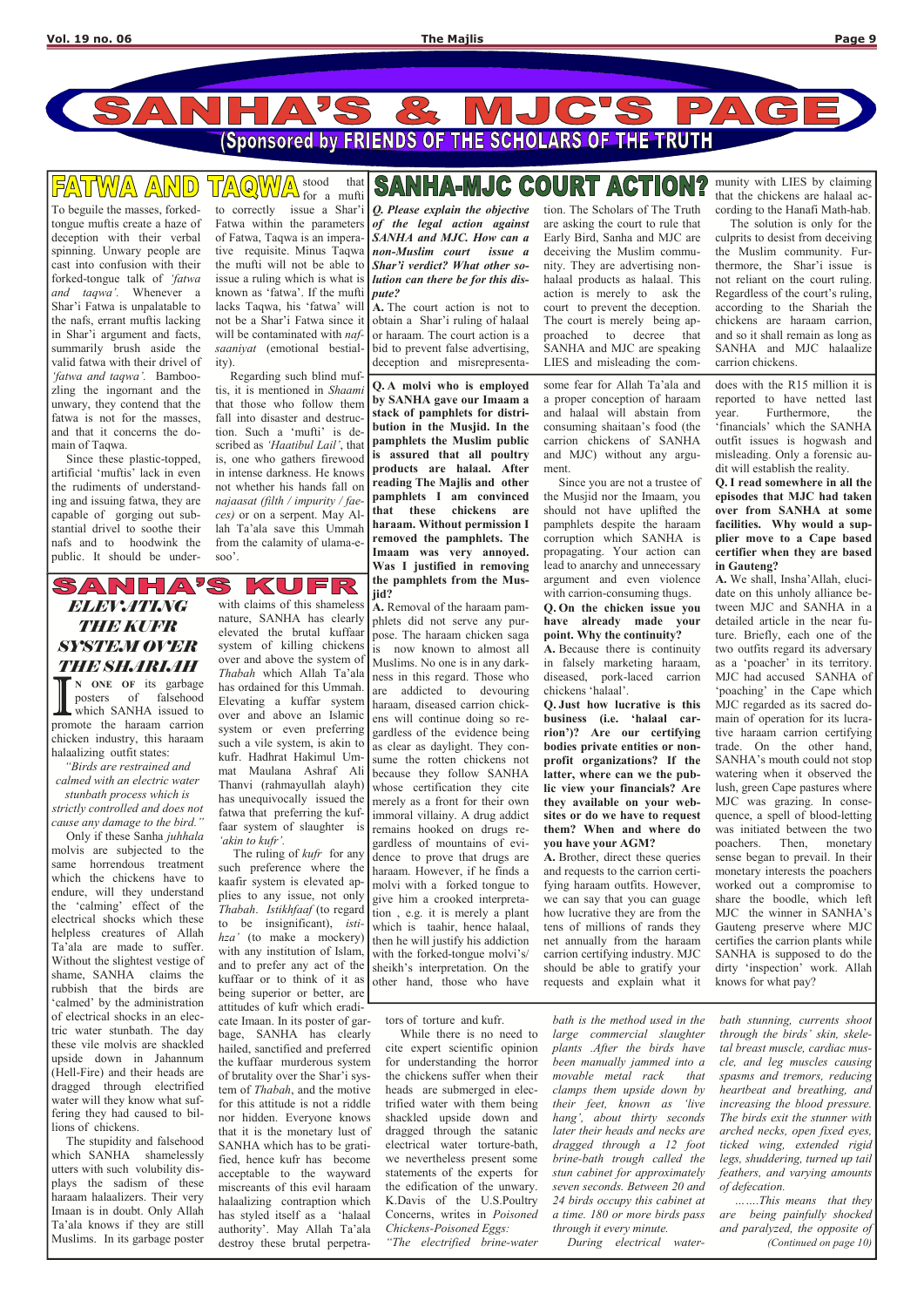EID MUBAARAK? classification and status, it degenerates into bid'ah (evil and prohibited

Mubaarak" is perfectly permissible. He cites this permissibility from Fataawa Rahimiyyah where it is said in response to a question: "It is permissible. Words such as 'May Allah accept from us and from you'; 'Eid Mubaarak', etc. are permissible." However Bakr disagrees. He avers that the greeting of 'Eid Mubaarak' in our society is considered incumbent and necessary on the Day of Eid. Omission of it is viewed with disdain. It is therefore bid'ah in our society. He therefore advises other statements of dua, What is the Shariah's view in this regard? A. There is no act/practice of the Mu'min which may be viewed in isolation of the Sunnah regardless of Fiqhi (juridical) classifications and technicalities. It is imperative to view every act in the light of the Sunnah, especially when it assumes religious hues. An act or statement may he initially perfectly legitimate, beautiful and acceptable, but if it is elevated to a pedestal superseding its Shar'i

Q. Zaid says that the customary Eid Day greeting of "Eid innovation). In fact, this degeneration into the

confines of bid'ah is not restricted to permissible (Mubah) acts Even acts of the Sunnah will be classified 'bid'ah' on the basis of external corruptive factors which eliminate or alter its true Shar'i status. This is an acknowledged principle of the Shariah which all Ulama are supposed to know and understand. Thus, for the acquisition of a Shar'i ruling it is not sufficient to take into account only the innocence and beauty of the act/statement. Its relationship with the Sunnah has to be incumbency taken into consideration.

"Eid Mubaarak" is an innocent and a beautiful statement of greeting or congratulation. Despite its initial beauty, this term has become cloaked with incumbency. It is regarded to be an essential practice to be discharged on the Day of Eid. In fact many people will commence with: "Eid Mubaarak" instead of the

Also revealing its bid'ah category, is the time allocated for its discharge. Several person travel in the same vehicle towards the Eidgah/Musiid for the Eid Salaat. No one exclaims 'Eid Mubaarak', However, immediately on the termination of the Eid Salaat and Khutbah, the "Eid Mubaarak" custom is set in motion. Similarly, when leaving home for the Eid Salaat the housefolk are not offered this greeting. But on return from the Eidgah, the 'Eid Mubaarak' custom is initiated. This is evidence for the existence of a custom accorded Deeni significance and accompanied by its own conditions time and manner of acquittal-.

 Those who do not engage in this custom are frowned on. The custom has thus transcended its Shar'i status and has entered into the confines of bid'ah It is a practice to be discarded.

The paralyzed animal feels terrible pain and experiences fear but cannot express it because it is motionless. This creates a wrong impression that the animal is not suffering when as a matter of fact, it is."

As for the permissibility mentioned in Fataawa Rahimiyyah, the honourable Hadhrat Mufti Sahib's focus was only on the; meaning of the words or the literal meaning which is undoubtedly beautiful. He did not apply the requisite Shar'i principles for his response. On the very same page where the fatwa of permissibility of 'Eid Mubaarak' appears, the honourable Mufti Sahib (rahmatullah alayh) has on the basis of the relevant Shar'i principle, proscribed even an established authentic practice of the Sunnah, namely, Musaafahah (Hand-Shaking) '' on specific occasions such as when sighting the new moon, and elsewhere specifically on the Day of Eid after Salaat. He describes such specification as baseless, without evidence. It would have been proper for the honourable Mufti Saheb to have applied the self-same principle on the basis of which he outlawed Musaafahah, to likewise proscribe the greeting of 'Eid Mubaarak'. The application of the Shar'i principle to 'Eid Mubaarak' has greater validity than its application to Musaafahah in view of the latter having a basis in the Sunnah while the former (i.e. 'Eid Mubaarak') is devoid of any such basis.

(Continued from page 9)  $\sum_{\Delta}$ (Continued from page 9)

(Continued on page 12)

ble to pain and suffering. According to researchers, a major problem with electrical stunning, even under 'ideal' conditions, is that birds who are stunned (rendered unconscious) and birds who are merely paralyzed look the same. A bird or a mammal may be unable to move, struggle, or cry out while experiencing intense pain and other forms of suffering including the inability to express outwardly a response to pain perception, Even after decades of slaughter research in controlled laboratory experiments, disagreement exists on how to determine whether a bird is truly stunned and not merely immobilized (paralyzed) and whether a bird is in pain. No one really knows the kind of pain and overall suffering involved. Various indicators have their proponents: visual, auditory, evoked versus spontaneous somatosensory, physical activity, brain waves, breathing, etc." What this expert and others have scientifically established, namely electrical shocking causes horrendous pain and immobilization (paralysis) of

"And remain glued within your homes, and make not a display (of yourselves) like the exhibitions of jaahiliyyah of former times." (And the jaahiliyyah of our 'modern' times in which abayas, etc. are decep-

the birds, and that it does not render them unconscious, was stated by Hadhrat Maulana Ashraf Ali (rahmatullah alayh) in his 'akin to kufr' Fatwa several decades ago – long before these scientific experiments were made or their results made known.

NHA'S

 $02117000$ Rasulullah (sallallahu alayhi wasallam). The very finality of Nubuwwat indicates that in the sacred Shariah of Islam comprehensive principles to meet all exigencies and developments until the Day of Qiyaamah have been formulated on the basis of the Qur'aan and Sunnah. Thus, the argument of there not having been today's level of technological advancement is baseless.

 Only eternally damned sadists such as SANHA and the kuffaar chicken barons are capable of shamelessly claiming that the chickens are 'calmed' and 'tranquilized' by means of brutal electrical shocking and drowning in electrified water. Only such shayaateenul ins (human devils) are capable of such rubbish conclusions which they so glibly utter because of the money which this horrific rotten, haraam carrion industry coins for them. They are just as accursed as Iblees or even worse. Professor Sayyid Q.M.M. Kamoonpuri states: "In modern methods, mechanical or electrical techniques are used to produce a stunning effect in order to make the animal paralyzed. They argue that these new techniques are less painful and fearsome compared to the Islamic slaughtering system.

Masnoon Salaam. This statement as assumed an incumbent status which even overshadows the Masnoon Salaam. Furthermore it never was the Sunnah of the Sahaabah to greet with this term. Why then is there such emphasis on this practice? The very emphasis according to a practice which has no origin in the Sunnah betrays the bid'ah of the custom. tively used to flaunt and exhibit.)

In another research report by the Farm Animal Welfare Council, it is mentioned:

"Furthermore, research pre-

sented at a recent symposium on the humane slaughter of farm animals suggests that birds may still be able to experience pain after electrical stunning, but are not able to display a pain reflex because of temporary paralysis. A study authored by four slaughter supervisors concluded that electrical stunning is fraught with problems and acknowledged that 'electrical paralysis may occur under certain conditions in man and in other animals, during which pain can be perceived but reaction to it is impossible.' And several researchers have presented evidence that even the shock, which is supposed to render the animal immediately and painlessly unconscious, is in fact, intensely painful."

**But this is** not true.

"Gregory & Whittington

identify another problem. After conducting an experiment, they concluded that, "chickens can and do inhale water during electrical stunning in a waterbath. No remedy for this is available at the moment." The scientists explain that, "some birds defecate during stunning and hence foul the water of waterbath stunners." So, at

Besides this, there is a mass

stunning, live birds inhale faeces when they are dipped into the electric waterbath. This is perceived as a particular problem from the meat hygiene perspective because the fluids can leak out of the lungs and cause contamination." of expert evidence of scientists in this field to prove the horrific pain which the chickens have to endure when they are electrocuted. The very shock itself is horrendously painful. Furthermore, Muslims who believe in Allah and His Rasool (sallallahu alayhi wasallam) are not in need of any expert evidence to understand the rationale of the Shariah for its prohibition of inflicting any type of injury prior to slaughtering. Acceptance of the brutal electrical stunning of chickens is therefore kufr.

'purdah' abayas of this lewd age. Their purdah was true Purdah which stemmed from the innermost recess of the heart and which conformed in the minutest detail to the Hijaab code ordained by the Qur'aan and Sunnah. Their Purdah was not confined to dress. Hijaab is an elaborate system of Hayaa (shame), modesty, concealment, silence, and piety which makes her a true "Aurah" in the meaning

THE FEMAI ASAAT

of Rasulullah's designation.

 The female Asaatizah of I m a a m I b n A s a a k i r (rahmatullah alayh) were not self-asserting ostentatious women wearing jeans, tops, and designer garb under their deceptive abayas which the women of this era believe to be the 'jilbaab' which Allah Ta'ala commands in the Qur'aan, and which Rasulullah (sallallahu alayhi wasallam) ordered to be

so large as to fully conceal two women, and which should be shabby and unattractive. These illustrious Ladies of Hadith did not have legs loosened with the grease of immorality and shamelessness. They were unlike the abaya-wearing pretenders of today whose legs have become so loose that flitting out of the house and jumping behind the steering wheel, and driving off to flaunt themselves in public places have become normal and acceptable attitudes and practices.

 The noble and illustrious Ladies who had imparted Ahaadith to Imaam Ibn Asaakir (rahmatullah alayh) and other Shar'i authorities did not drive or ride to the Musaajid, shamelessly, pull up in parking lots, participate in public thikr sessions in public halls and prowl around the street and public venues deceiving themselves that they are ladies of Purdah simply because they are donning fashionable abayas.

The noble Ladies of those wonderful times - the Ladies who had imparted the Knowl-

edge of Hadith – were true Auliya who had acquired their Knowledge of the Deen from Mahram Asaatizah (fathers, brothers and the like) and who fully and perfectly remained glued within their homes in perfect harmony with Allah's command:

(Continued from page 8)

"This (western) method of tha-

**GUANRIAN** 

bah is wrong. If stunning which takes place during the slaughtering is calming to the animal, and if this method was preferable, then Rasulullah (sallallahu alayhi wasallam) himself would have instructed its adoption. Those who have invented this method are implying that they have more intelligence and wisdom than Rasulullah (sallallahu alayhi wasallam). If this method has been adopted in Pakistan or in any other Muslim country, it should be immediately discontinued."

#### (Hadhrat Mufti Yusuf Ludhyaani – rahmatullah alayh)

The objection that in Rasulullah's time there was no 'technology' hence no stunning system, is a stupid argument spawned by an attitude of kufr. It should be remembered that the Shariah of Islam is the Final Law of Allah Ta'ala. Nubuwwat terminated with

 If Allah Ta'ala had intended for the Ummah a superior system of Thabah than the method which the Shariah has ordained, there would have existed adequate direction in the particulars (juziyaat/ furuaat) and in the principles (usool) to bring the new system within their scope. It now does not behove present-day Muslims to endeavour teaching Allah Ta'ala and His Rasool a lesson in 'superior' slaughtering methodology, for such an attitude is glaring kufr.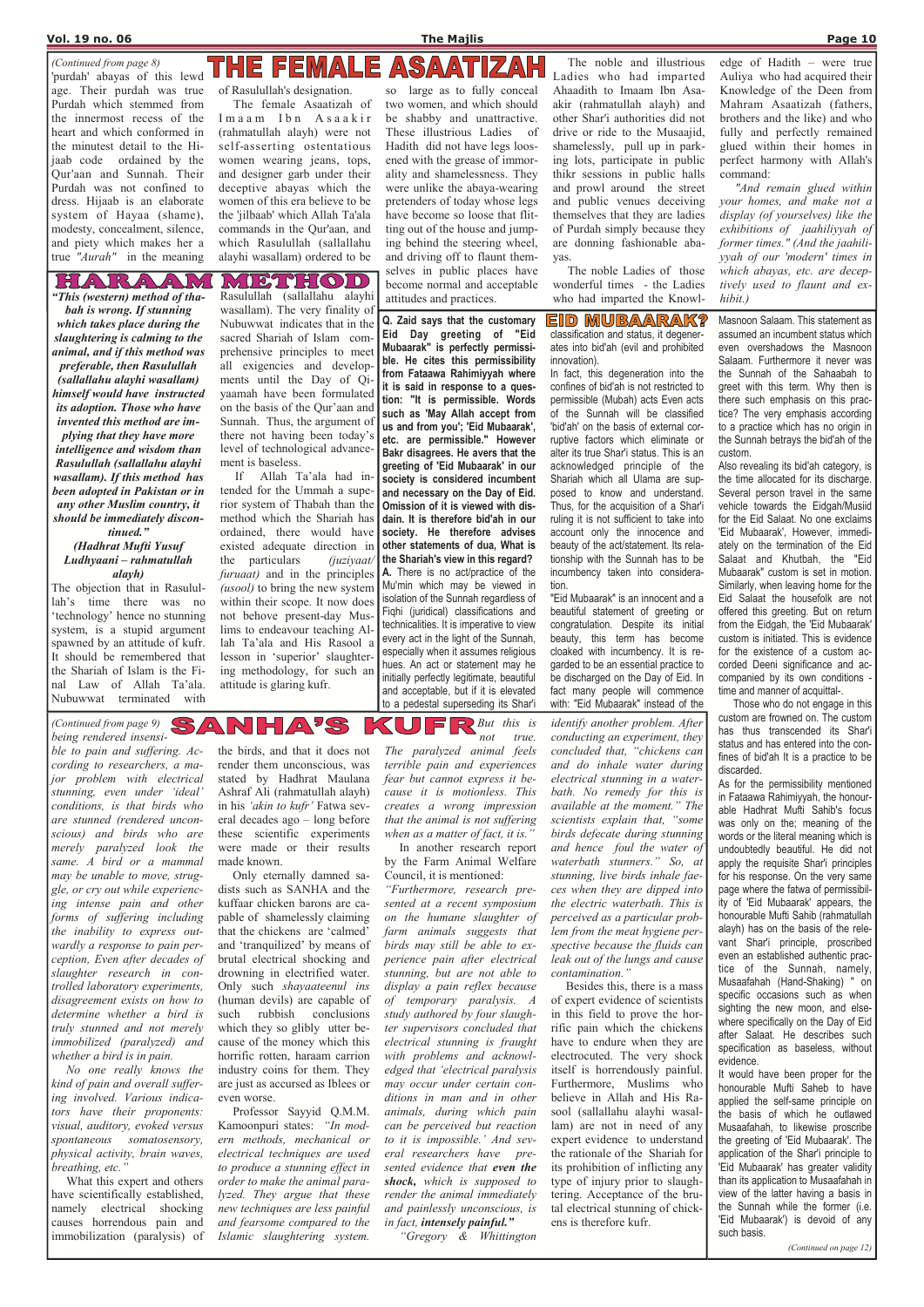#### Vol. 19 no. 06 The Majlis Page 11

(Continued from Vol.19 No.5) S A PUNISHMENT for<br>having worshipped<br>the golden calf, Al-<br>lah Ta'ala had commanded S A PUNISHMENT for having worshipped the golden calf, Althe mass slaughter of those among Bani Israaeel who had indulged in this despicable act of idolatry. Hadhrat Musa (alayhis salaam) had ordered a contingent of 12,000 executioners under the command of Nabi Haaroon (alayhis salaam) to fulfil this divinely imposed sentence.

<u>1000000000000</u>

 The guilty were all assembled in a vast field and the task of execution commenced. From Fajr until midday, rivers of blood flowed. Hadhrat Musa (alayhis salaam) was immensely grieved, but the command of Allah Ta'ala had to be executed. Shedding tears in abundance, he mounted a hill, removed his amaamah (turban) and fell into Sajdah. He remained crying and supplicating in Sajdah. His lament and grief moved even the Malaaikah who joined him in supplicating to Allah Ta'ala. Allah Ta'ala opened up the Doors of all the Heavens to enable the Malaaikah to witness the supreme sacrifice which the sinners had voluntarily chosen to offer to cleanse them from the filth of idolatry to ensure their salvation in the Aakhirah.

,,,,,,,,,,,,,,,,,,,,,,,,, who touched him would be smitten by a severe fever. Saamiri was banished to the wilderness. He roamed the wilderness like a wild animal, fleeing from human beings. Whenever he would see a human being, he would exclaim: 'Don't touch me! Don't touch me!'. People would flee from him on sight. This ends the episode of the calf-worship and Saamiri.

executed, Allah Ta'ala granted a reprieve for tens of thousands of others who had also indulged in the calfworshipping.

worshipper, namely, Saamiri, still had to be dealt with. He was summoned to appear before Hadhrat Musa (alayhis salaam) who had resolved to cut this evil person into bits. However, before Hadhrat Musa (alayhis salaam) could execute Saamiri, Hadhrat Jibraeel (alayhis salaam) appeared and conveyed Allah's command that Saamiri was not to be executed. His actual punishment will be in the Hereafter. Meanwhile, the worldly punishment for Saamiri was banishment and the affliction of a strange dis-

A FEARFUL EPOSODE Referring to this fearful episode, the Qur'aan Majeed says: "Musa chose from his people seventy men for Our appointment. When the earthquake struck them (and destroyed them all), he (Musa) said: 'O my Rabb, if You had wished, You could have destroyed them and me before (this destruction)'."

 Allah Ta'ala ordered Nabi Musa (alayhis salaam) to sespread the rumour that per-

mountain, there appeared a wondrous cloud of noor (celestial light) which took up a position right in front of Musa (alayhis salaam). After a short while, Hadhrat Musa (alayhis salaam) miraculously disappeared into the cloud. Beholding this miraculous event, all seventy men fell into Sajdah. Whilst in prostration they heard the Divine Voice speaking with Musa (alayhis salaam). They could clearly hear the numerous advices and admonition which were being imparted to Nabi Musa (alayhis salaam). In the state of prostration all seventy were deriving immense spiritual delight from the Divine

# **HADHRAT MUSA (ALAYHIS SALAM**

Majeed: "Verily, the Holy Land is forbidden for them for  $\blacksquare$ forty years. They will wonder aimlessly in the land. Therefore, do not grieve for a nation of faasiqeen."

Besides the saved four, the  $\Box$ entire army set off in the di- $\blacksquare$ rection of Egypt. They would wander aimlessly in that direction from morning until evening. In the evening they would find themselves at the very site where they had been in the morning. They had not  $\Box$ progressed an inch despite struggling through the wilder- $\mathbf{r}$ ness in great difficulty and hardship the entire day. They suffered in the wilderness **F** wandering aimlessly for forty $\blacksquare$ years.

The glittering cloud had vanished. Musa (alayhis salaam) addressing them said: "O chiefs of my people! Have you seen and heard the Talk of My Rabb?" In response these obstinate and misguided intellectuals said: "Yes, we heard the talk, but did not see the speaker. We shall be convinced only if you show us the Speaker." They had just completed this rebellious utterance when a violent earthquake erupted. One thunderbolt destroyed the seventy, transforming them into burnt charcoal. All had perished.

 Observing what had happened, Hadhrat Musa (alayhis salaam) loudly wailed and supplicated frantically to Allah Ta'ala. He was over-

 After 70,000 persons were The originator of the calfease. He was expelled from the community and told that he will be forever afflicted with a malady. Any person lect seventy men from his people and proceed to Mount Toor where they would be provided with further admonition for the evil of cowworship which Bani Israaeel had practised. Musa (alayhis salaam) selected seventy of the best men and proceeded with them to Mount Toor. Although they were the intelligentsia, they too were guilty of creating doubts. They had haps Allah Ta'ala did not speak to Musa (alayhis salaam) as he claimed. When they reached the Conversation. After they raised their heads from Sajdah, they saw Musa (alayhis salaam) nearby. whelmed with the anticipated reaction of Bani Israaeel. What would they say? They would accuse him of having plotted the destruction of those whom they had regarded as the best among them. How will he face his people if he returned alone to them? After prolonged crying and supplicating, Allah Ta'ala accepted his dua and restored the seventy to life. All of them stood up reciting the Kalimah. THE COMMAND TO WAGE JIHAAD After returning with the seventy men, Allah Ta'ala ordered Nabi Musa (alayhis salaam) to deliver the Message of Tauheed to the A'maalikah nation. If they rejected the Kalimah, he was to wage Jihad against them. These people lived in the Baitul Maqdis. They were a very powerful nation of oppressors. The Qur'aan describes them as Jabbaareen. Allah Ta'ala assured Musa (alayhis salaam) of victory. Hadhrat Musa (alayhis salaam) immediately made arrangements to confront the A'maalikah. He set off with a very large force of many thousands. He took the pledge of obedience from the army before setting out. He had divided his army into twelve divisions, each division with a separate commander. When the army entered the territory and your Rabb and fight. Verily, we shall sit (and wait) just here (where we are)." when he heard these statements of kufr of his people, supplicated: "O my Rabb! anyone except myself and my sors." The Divine Voice came proclamation. "O Bani Israael! How long will you continue with your disobedi-I can destroy you all, and substitute you with a better nation to obey Musa,." (alayhis salaam) heard the Divine Reprimand, he hastily self, Haaroon, Yusha' and Qaalib Inb Qayyah. With the exception of these four, the punishment for the entire nation is mentioned in the following aayat of the Qur'aan At this juncture the historical narratives are extremely vague and there is no continuity in the story. Authentic narrators such as Ibn Kathir, are silent regarding certain important episodes following Bani Israaeel's entrapment in the Valley of Teeh where they  $\Box$ wandered aimlessly for forty years according to the Qur'aan. According to Ibn Kathir, the entire nation perished within the forty year period and only Hadhrat Yusha' (alayhas salaam) and Hadhrat Kaalib (alayhIs salaam) emerged safely. There is no mention of Hadhrat Musa (alayhis salaam) and  $\Box$ Hadhrat Haroon (alayhis salaam), whether they too were wandering with their flock in  $\blacksquare$ the Valley of Teeh nor is it explained why Hadhrat Yusha' (alayhis salaam) and Hadhrat Kaalib (alayhis salaam) were also banished and **p** imprisoned in the Valley despite the Qur'aan speaking glowingly of them and confirming their uprighteousness. In fact these two had tried  $\blacksquare$ their best to motivate Bani Israaeel to submit to Musa's command and enter the city of the A'maalikah. Nevertheless, it is confirmed that Jerusalem was finally conquered by Hadhrat Yusha' (alayhis salaam) who had lived for 27 years after the demise of Nabi Musa (alayhis salaam). (To be continued, Insha'Allah)

#### ,,,,,,,,,,,,,,,,,,,, ,,,,,,,,,,,,,,,,,,,, . . . . . . . . . . . . . . . . . . ,,,,,,,,,,,,,,,,,,,,, ,,,,,,,,,,,,,,,,,,,,,

of the A'maalikah, Musa (alayhis salaam) selected twelve men – one from each division – and sent them ahead on a reconnoitring mission. The entire army was ordered to halt and wait for the return of the group of 12.

 Immediately on their return to the army, they spread the story of the Amaalikah's might and power. The entire army of Bani Israaeel was overcome with terror. They flatly refused to advance when Musa (alayhis salaam) ordered them. Referring to their cowardice and disobedience, the Qur'aan states: "O Musa! Never shall we enter that city as long as they (the A'maalikah) are there. Therefore, go, you (i.e. Nabi Musa)

Dejected and full of grief Nabi Musa (alayhis salaam) Verily, I have no control over brother. Therefore, separate us from a nation of transgresin response to Musa's supplication. Every member of Bani Israaeel heard the Divine ence and deny Our bounties? You fear not that in a moment

 When Hadhrat Musa again supplicated, imploring Allah Ta'ala to forgive his people. Allah Ta'ala responded: "O Musa! We shall forgive them. But since you have in your dua branded them faasiq, they shall wonder aimlessly in the wilderness. We shall exempt four persons from this punishment: Your-

## ZAKAAT ON GOLD

#### 1) Zakaat of a female's jewellery

Zakaat on the gold/silver jewellery which a woman has procured for her own use is on the current market value of the gold/silver content of the jewellery. By 'current' value is meant the price she would pay for the weight of gold/silver content of her jewellery. If for

example, her gold jewellery together with the precious

stones encrusted therein weighs 20 ounces, and the weight of the stones is 4 ounces, she has to pay Zakaat on 16 ounces of gold/silver.

 Her Zakaat is not calculated on the current value of the manufactured jewellery items. Zakaat is on the weight of the gold/silver.

#### 2) Zakaat on the gold/silver stock-in-trade

A jeweller/trader has to pay Zakaat on the current wholesale price of the finished items, not only on the weight of the gold/silver. Since the jewellery for him is stock-in-trade, the same principle which regulates all his merchandise will govern his gold/silver jewellery.

'Current' price relative to the

trader is the price that he will pay if he purchases the jewellery today from a wholesaler or it will be the final cost of the manufactured items if he himself designs and makes up the jewellery from gold/silver. 3) Zakaat on the retail price? A trader does not have to pay Zakaat on his retail prices or the price he will be selling the articles. His 'mark up' is a fictitious, non-existent entity. It is not maal (stock/tangible

wealth) in his possession. The profit which he intends making pertains to the future. Currently it does not exist anywhere. He does not have possession of the phantom which is in fact future imaginary profit. For example, if he has a price tag of R100 on an item, and he changes the R100 and writes R200 or R1,000, he does not have to pay Zakaat on this huge written (Continued on page 12)